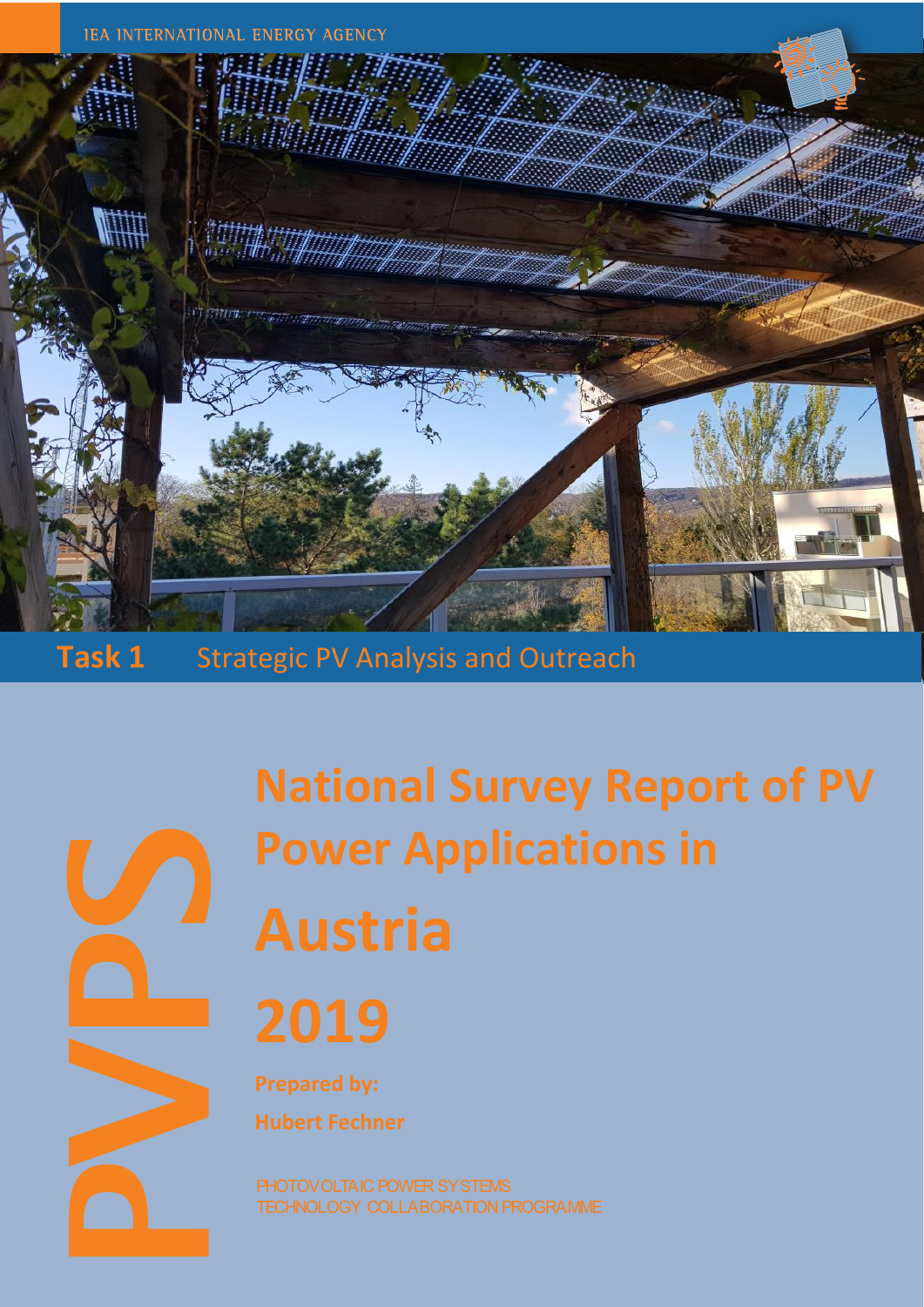#### **Cover picture:**

PV Roofgarden at University of Natural Resources and Life Sciences (BOKU) Vienna, Austria; Engineered by ATB Becker, PV-Modules, by Ertex-Solar. Picture: H.Fechner



## WHAT IS IEA PVPS TCP

The International Energy Agency (IEA), founded in 1974, is an autonomous body within the framework of the Organization for Economic Cooperation and Development (OECD). The IEA carries out a comprehensive programme of energy cooperation among its 30 member countries and with the participation of the European Commission. The IEA Photovoltaic Power Systems Programme (IEA PVPS) is one of the collaborative research and development agreements (technology collaboration programmes) within the IEA and was established in 1993. The mission of the programme is to "*enhance the international collaborative efforts which facilitate the role of photovoltaic solar energy as a cornerstone in the transition to sustainable energy systems*."

In order to achieve this, the Programme's participants have undertaken a variety of joint research projects in PV power systems applications. The overall programme is headed by an Executive Committee, comprised of one delegate from each country or organisation member, which designates distinct 'Tasks,' that may be research projects or activity areas. This report has been prepared under Task 1, which deals with market and industry analysis, strategic research and facilitates the exchange and dissemination of information arising from the overall IEA PVPS Programme.

The IEA PVPS participating countries are Australia, Austria, Belgium, Canada, Chile, China, Denmark, Finland, France, Germany, Israel, Italy, Japan, Korea, Malaysia, Mexico, Morocco, the Netherlands, Norway, Portugal, South Africa, Spain, Sweden, Switzerland, Thailand, Turkey, and the United States of America. The European Commission, Solar Power Europe, the Smart Electric Power Alliance (SEPA), the Solar Energy Industries Association and the Copper Alliance are also members.

#### Visit us at: **www.iea-pvps.org**

#### WHAT IS IEA PVPS task 1

The objective of Task 1 of the IEA Photovoltaic Power Systems Programme is to promote and facilitate the exchange and dissemination of information on the technical, economic, environmental and social aspects of PV power systems. Task 1 activities support the broader PVPS objectives: to contribute to cost reduction of PV power applications, to increase awareness of the potential and value of PV power systems, to foster the removal of both technical and non-technical barriers and to enhance technology co-operation. An important deliverable of Task 1 is the annual "Trends in photovoltaic applications" report. In parallel, National Survey Reports are produced annually by each Task 1 participant. This document is the country National Survey Report for the year 2019. Information from this document will be used as input to the annual Trends in photovoltaic applications report.

#### Authors:

Writing: Hubert Fechner, Austian Technology Platform Photovoltaic

Data: Main data source: Innovative Energietechnologien in Österreich: Marktentwicklung 2019, Austrian Federal ministry of transport innovation and technology

Analysis: P. Biermayr, C. Dißauer, M. Eberl, M. Enigl, H. Fechner, B. Fürnsinn, M. Jaksch-Fliegenschnee, K. Leonhartsberger, S. Moidl, E. Prem, C. Schmidl, C. Strasser, W. Weiss, M. Wittmann, P. Wonisch, E. Wopienka

#### DISCLAIMER:

The IEA PVPS TCP is organised under the auspices of the International Energy Agency (IEA) but is functionally and legally autonomous. Views, findings and publications of the IEA PVPS TCP do not necessarily represent the views or policies of the IEA Secretariat or its individual member countries

Data for non-IEA PVPS countries are provided by official contacts or experts in the relevant countries. Data are valid at the date of publication and should be considered as estimates in several countries due to the publication  $d - 4$ .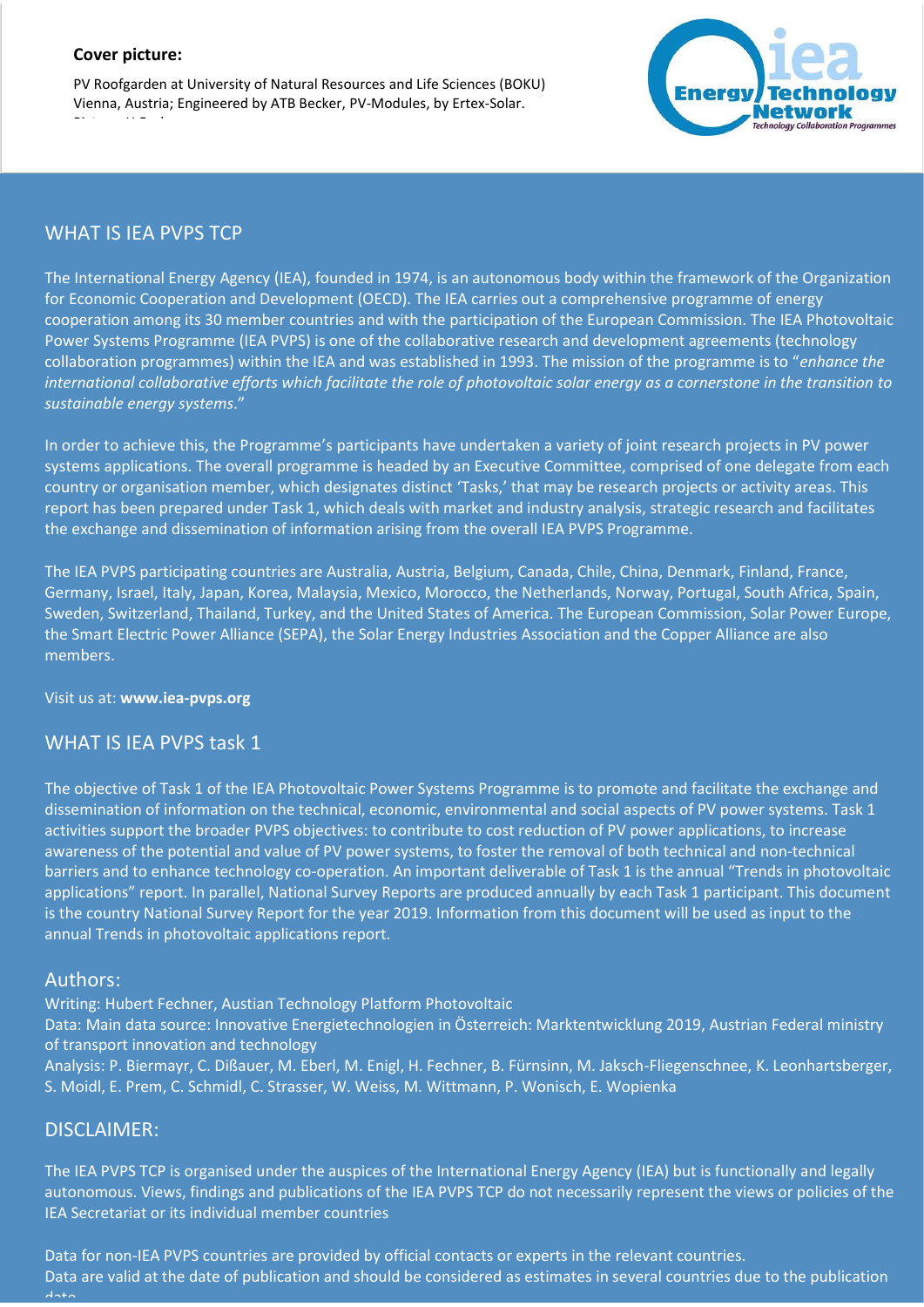

# **TABLE OF CONTENTS**

<span id="page-2-0"></span>

| $\mathbf{1}$ |      |                                                                          |  |
|--------------|------|--------------------------------------------------------------------------|--|
|              | 1.1  |                                                                          |  |
|              | 1.2  |                                                                          |  |
|              | 1.3  |                                                                          |  |
| 2            |      |                                                                          |  |
|              | 2.1  |                                                                          |  |
|              | 2.2  |                                                                          |  |
|              | 2.3  |                                                                          |  |
|              | 2.4  |                                                                          |  |
|              | 2.5  |                                                                          |  |
|              | 2.6  |                                                                          |  |
| 3            |      |                                                                          |  |
|              | 3.1  |                                                                          |  |
|              | 3.2  |                                                                          |  |
|              |      | 3.2.1                                                                    |  |
|              | 3.3  |                                                                          |  |
|              | 3.4  |                                                                          |  |
|              |      | 3.4.1                                                                    |  |
|              | 3.5  | Collective self-consumption, community solar and similar measures 15     |  |
|              | 3.6  |                                                                          |  |
|              | 3.7  | Other utility-scale measures including floating and agricultural PV 15   |  |
|              | 3.8  |                                                                          |  |
|              | 3.9  |                                                                          |  |
|              |      | 3.9.1                                                                    |  |
|              |      | Support for electricity storage and demand response measures 16<br>3.9.2 |  |
|              |      | 3.9.3                                                                    |  |
|              |      | 3.9.4                                                                    |  |
|              | 3.10 |                                                                          |  |
| 4            |      |                                                                          |  |
|              | 4.1  |                                                                          |  |
|              | 4.2  |                                                                          |  |
| 5            |      |                                                                          |  |
|              | 5.1  |                                                                          |  |
|              | 5.2  |                                                                          |  |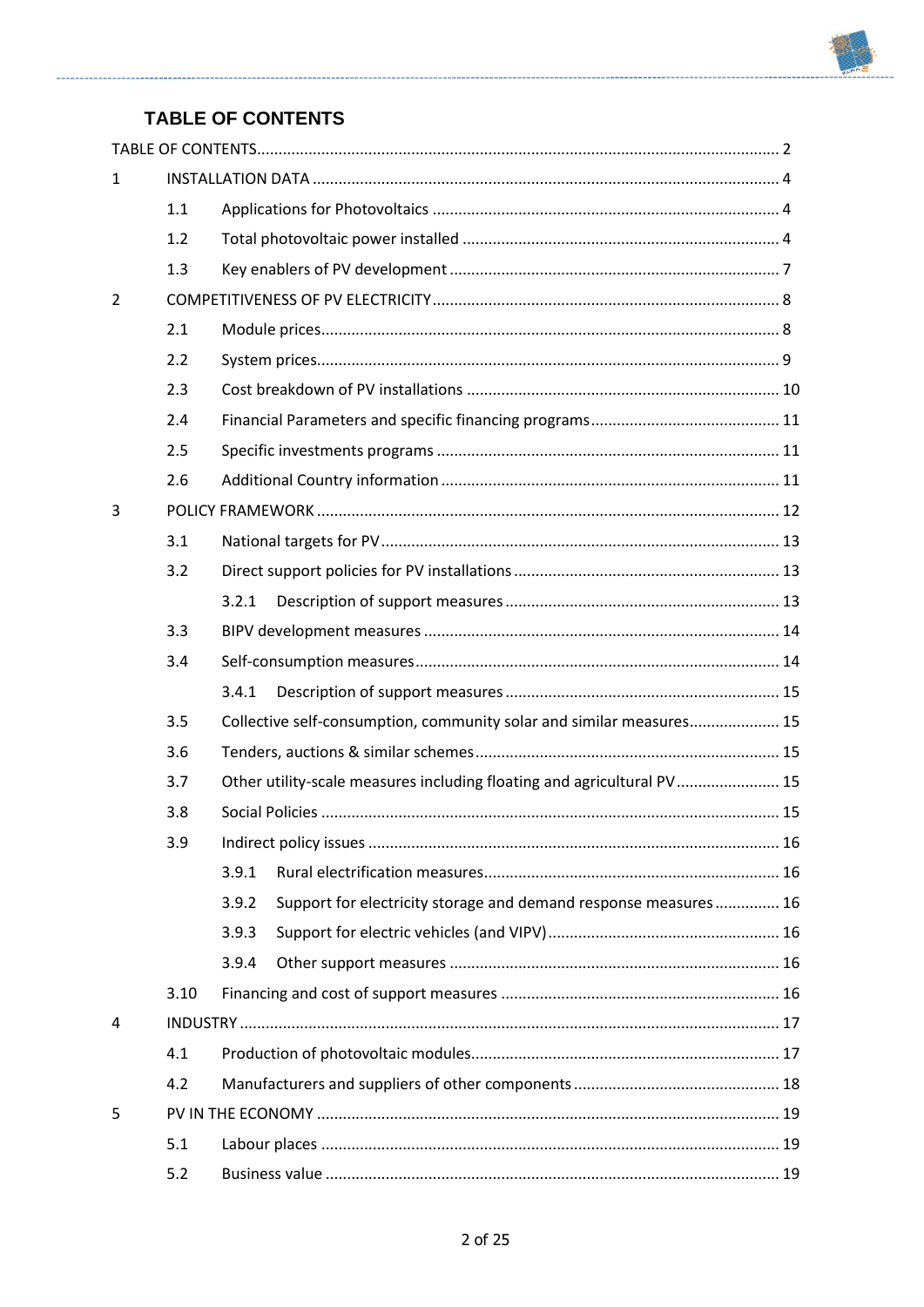

| 6 |     |  |  |  |
|---|-----|--|--|--|
|   | 6.1 |  |  |  |
|   | 6.2 |  |  |  |
|   | 6.3 |  |  |  |
|   |     |  |  |  |
|   | 7.1 |  |  |  |
|   | 7.2 |  |  |  |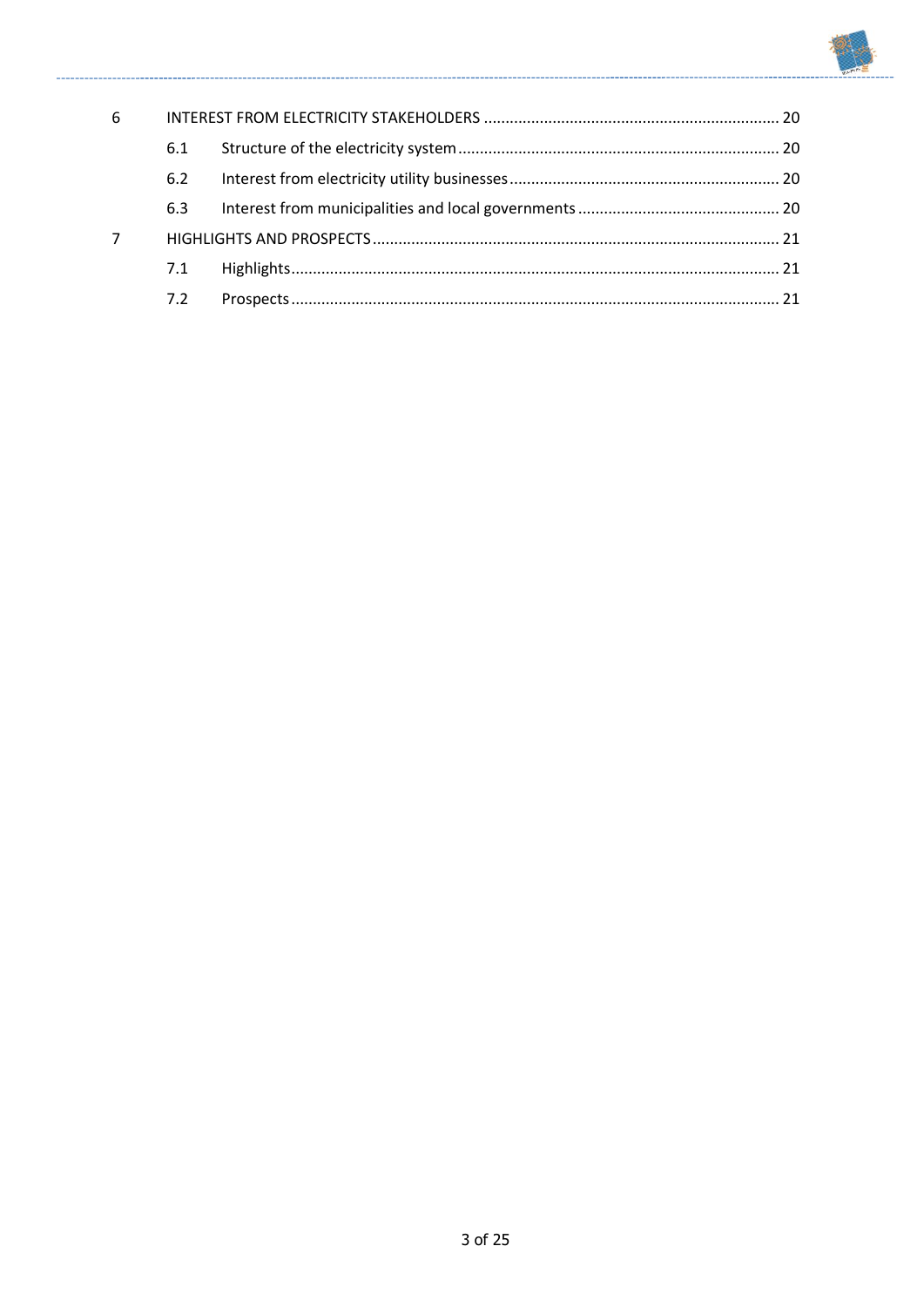

## <span id="page-4-0"></span>**1 INSTALLATION DATA**

The PV power systems market is defined as the market of all nationally installed (terrestrial) PV applications with a PV capacity of 40 W or more. A PV system consists of modules, inverters, batteries and all installation and control components for modules, inverters and batteries. Other applications such as small mobile devices are not considered in this report.

For the purposes of this report, PV installations are included in the 2019 statistics if the PV modules were installed and connected to the grid between 1 January and 31 December 2019, although commissioning may have taken place at a later date.

### <span id="page-4-1"></span>**1.1 Applications for Photovoltaics**

After the already very high proportion of on-roof installation has risen continuously in recent years, it fell significantly in 2019 to 87.07% (2018: 95.87%) based on the newly installed PV output. In return, with a share of 7.26% (2018: 3.17%), the share of ground-mounted PV systems in the total newly installed capacity increased significantly (+130%). This is followed by facade (0.41%) and roof-integrated systems (2.99%). While the proportion of facade-integrated systems continued to decrease in 2019, the proportion of roof-integrated PV systems increased significantly, even though on a low absolute level (2018: 0.35%). One reason for the growth in selfsufficient systems is the ever more diverse applications for self-sufficient small and very small PV systems, such as B. balcony panels, individual PV modules in traffic engineering or small solar kits for well pumps and garden houses, which, however, are often not sold through the PV planners and installers. This means that a survey of this group is only possible to a limited extent, which means that the feedback from the PV planners and installers will be combined with an expert estimate for the first time this year.

### <span id="page-4-2"></span>**1.2 Total photovoltaic power installed**

|             |               | Installed PV capacity in 2019 [MW] | <b>AC or DC</b> |
|-------------|---------------|------------------------------------|-----------------|
|             | Off-grid      | 0,5                                | DC              |
|             | Decentralized | 228,3 (BIPV: 8,3)                  | DC.             |
| PV capacity | Centralized   | 18,1                               | DC.             |
|             | <b>Total</b>  | 246,9                              | DC              |

#### **Table 1: Annual PV power installed during calendar year 2019.**

Centralized: any PV installation which only injects electricity and is not associated with a consumer (no self-consumption) Decentralized: any PV installation which is embedded into a customer's premises (self-consumption)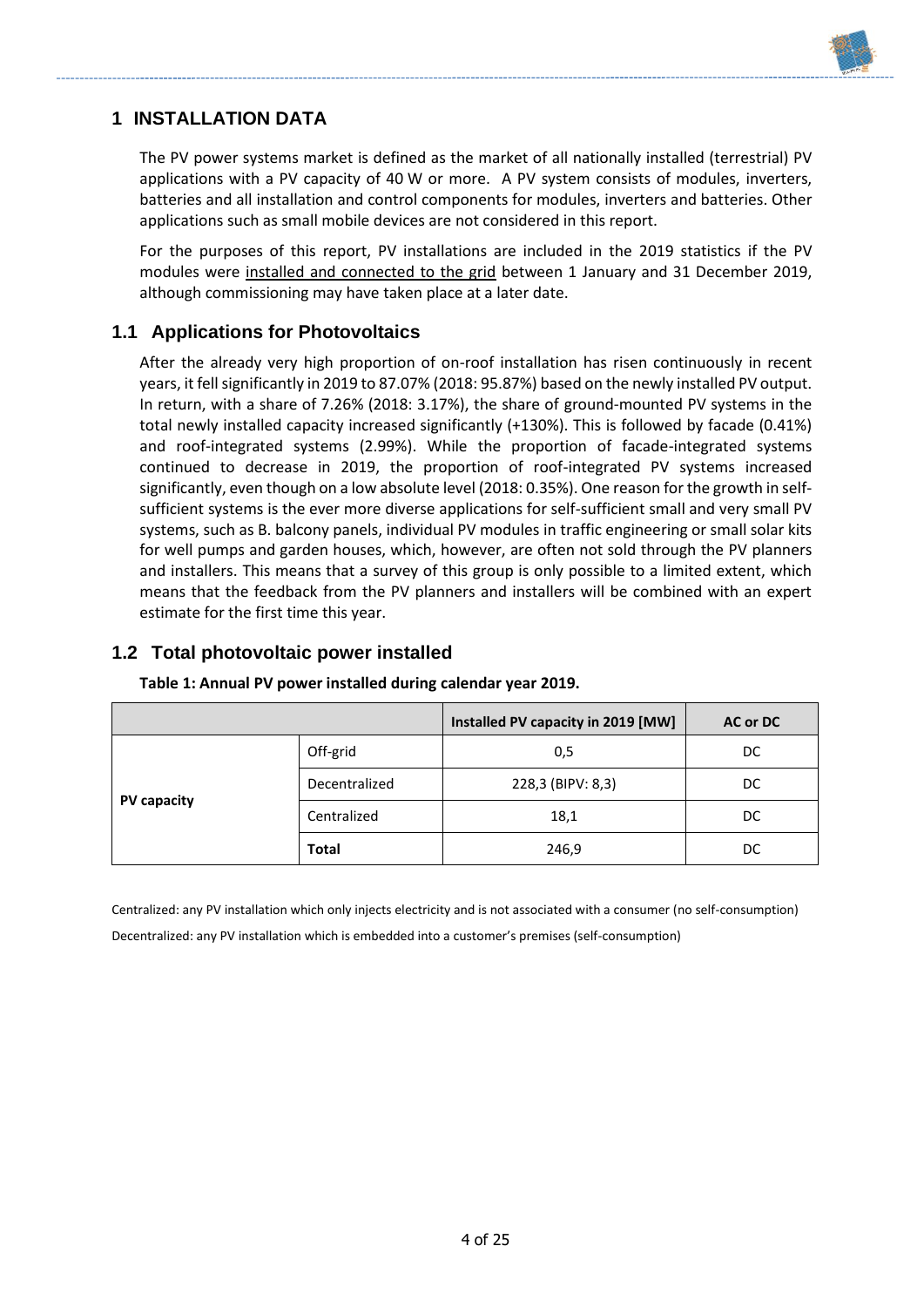

#### **Table 2: Data collection process.**

| Is the collection process done by<br>an official body or a private<br>company/Association? | By an academic consortium on behalf of the ministry of climate action                                                                                    |
|--------------------------------------------------------------------------------------------|----------------------------------------------------------------------------------------------------------------------------------------------------------|
| Link to official statistics (if this<br>exists)                                            | https://nachhaltigwirtschaften.at/de/iea/publikationen/schriftenreihe-<br>2019-20-marktentwicklung-innovative-energietechnologien-<br>2018.php#downloads |

## **Table 3: The cumulative installed PV power in 4 sub-markets.**

| Year | Off-grid [MW]<br>(including large<br>hybrids) | <b>Grid-connected</b><br>distributed [MW]<br>(BAPV, BIPV) | Grid-connected<br>centralized [MW]<br>(Ground, floating,<br>agricultural) | <b>Total [MW]</b> |
|------|-----------------------------------------------|-----------------------------------------------------------|---------------------------------------------------------------------------|-------------------|
| 1992 | 338                                           | 187                                                       | n.a.                                                                      | 525               |
| 1993 | 423                                           | 346                                                       | n.a.                                                                      | 769               |
| 1994 | 590                                           | 453                                                       | n.a.                                                                      | 1043              |
| 1995 | 755                                           | 586                                                       | n.a.                                                                      | 1341              |
| 1996 | 888                                           | 831                                                       | n.a.                                                                      | 1719              |
| 1997 | 992                                           | 1196                                                      | n.a.                                                                      | 2188              |
| 1998 | 1193                                          | 1648                                                      | n.a.                                                                      | 2841              |
| 1999 | 1393                                          | 2189                                                      | n.a.                                                                      | 3582              |
| 2000 | 1649                                          | 3219                                                      | n.a.                                                                      | 4868              |
| 2001 | 1835                                          | 4263                                                      | n.a.                                                                      | 6098              |
| 2002 | 1962                                          | 8357                                                      | n.a.                                                                      | 10319             |
| 2003 | 2131                                          | 14660                                                     | n.a.                                                                      | 16791             |
| 2004 | 2645                                          | 18415                                                     | n.a.                                                                      | 21060             |
| 2005 | 2895                                          | 21126                                                     | n.a.                                                                      | 24021             |
| 2006 | 3169                                          | 22416                                                     | n.a.                                                                      | 25585             |
| 2007 | 3224                                          | 24477                                                     | n.a.                                                                      | 27701             |
| 2008 | 3357                                          | 29030                                                     | n.a.                                                                      | 32387             |
| 2009 | 3605                                          | 48991                                                     | n.a.                                                                      | 52596             |
| 2010 | 3812                                          | 91686                                                     | n.a.                                                                      | 95498             |
| 2011 | 4502                                          | 182670                                                    | n.a.                                                                      | 187172            |
| 2012 | 4722                                          | 358163                                                    | n.a.                                                                      | 362885            |
| 2013 | 5190                                          | 620784                                                    | n.a.                                                                      | 625974            |
| 2014 | 5489                                          | 779757                                                    | n.a.                                                                      | 785246            |
| 2015 | 5535                                          | 931563                                                    | n.a.                                                                      | 937098            |
| 2016 | 6487                                          | 1089529                                                   | n.a.                                                                      | 1096016           |
| 2017 | 6963                                          | 1262008                                                   | n.a.                                                                      | 1268971           |
| 2018 | 7197                                          | 1447927                                                   | 8                                                                         | 1455132           |
| 2019 | 7697                                          | 1694377,4                                                 | 18,6                                                                      | 1702093           |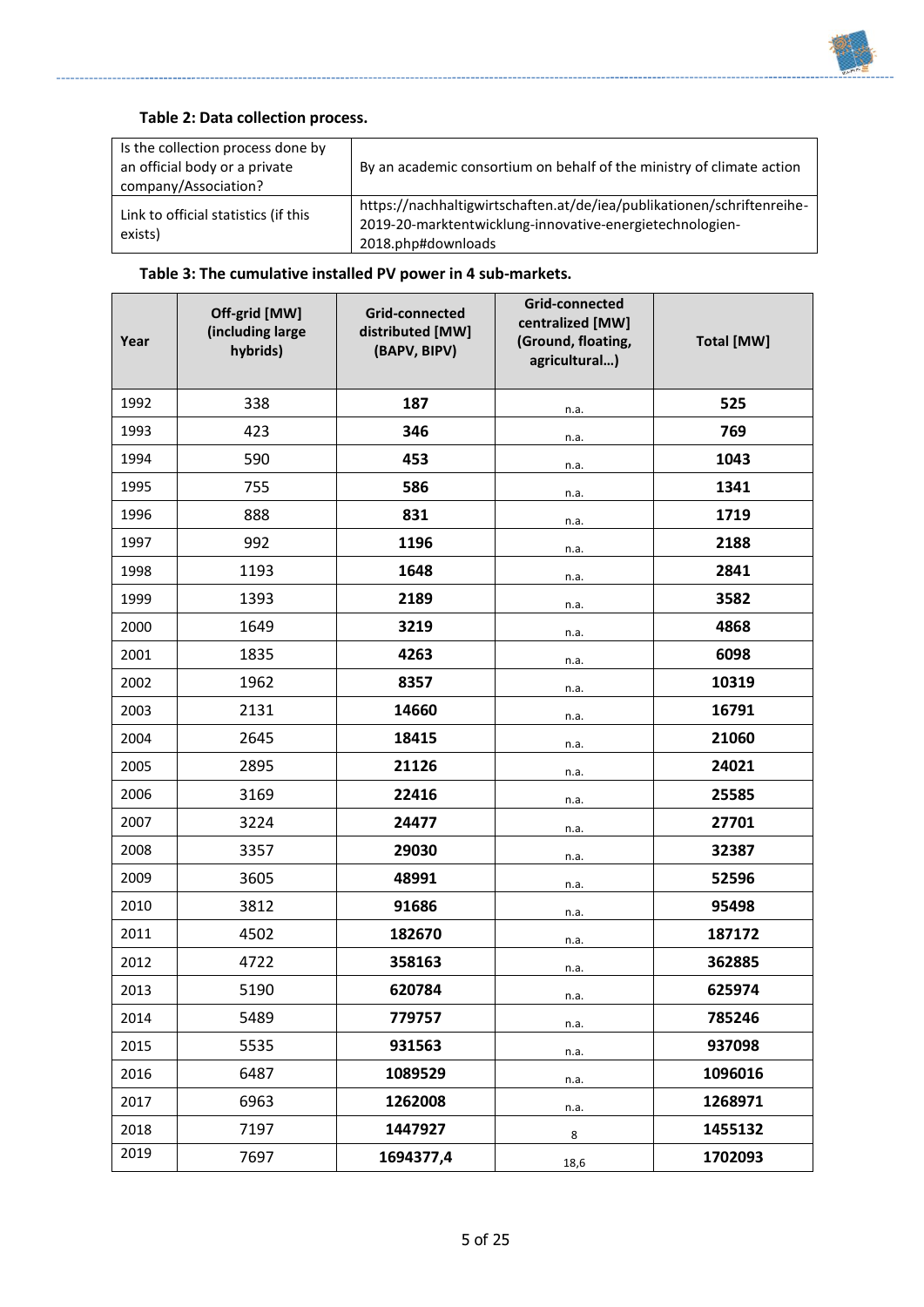

## **Table 4: PV power and the broader national energy market.**

|                                                                                                 | 2018 numbers     | 2019 numbers                                                                                               |
|-------------------------------------------------------------------------------------------------|------------------|------------------------------------------------------------------------------------------------------------|
| Total power generation capacities [GW]                                                          | 21 GW            | 22 GW                                                                                                      |
| Total renewable power generation capacities (including<br>hydropower) [GW]                      | $>14$ GW         | > 16 GW (Wind 3,1 GW<br>Biomass 0,65 GW<br><b>PV 1,7GW</b><br>Hydro storage 3,1 GW<br>Run of river 8,2 GW) |
| Total electricity demand [TWh]                                                                  | 71.902 TWh       | 72.621 TWh                                                                                                 |
| Total energy demand [TWh]                                                                       | 1,424 PJ/395 TWh | 1,453 PJ/404 TWh.                                                                                          |
| New power generation capacities installed in 2019 [GW]                                          | 1GW              | 0,3 GW                                                                                                     |
| New renewable power generation capacities installed in<br>2019 (Wind, PV) [GW]                  | 0,42 GW          | 2 GW                                                                                                       |
| Estimated total PV electricity production (including self-<br>consumed PV electricity) in [TWh] | 1,47 TWh         | 1,79 TWh                                                                                                   |
| Total PV electricity production as a % of total electricity<br>consumption                      | 2                | 2,5                                                                                                        |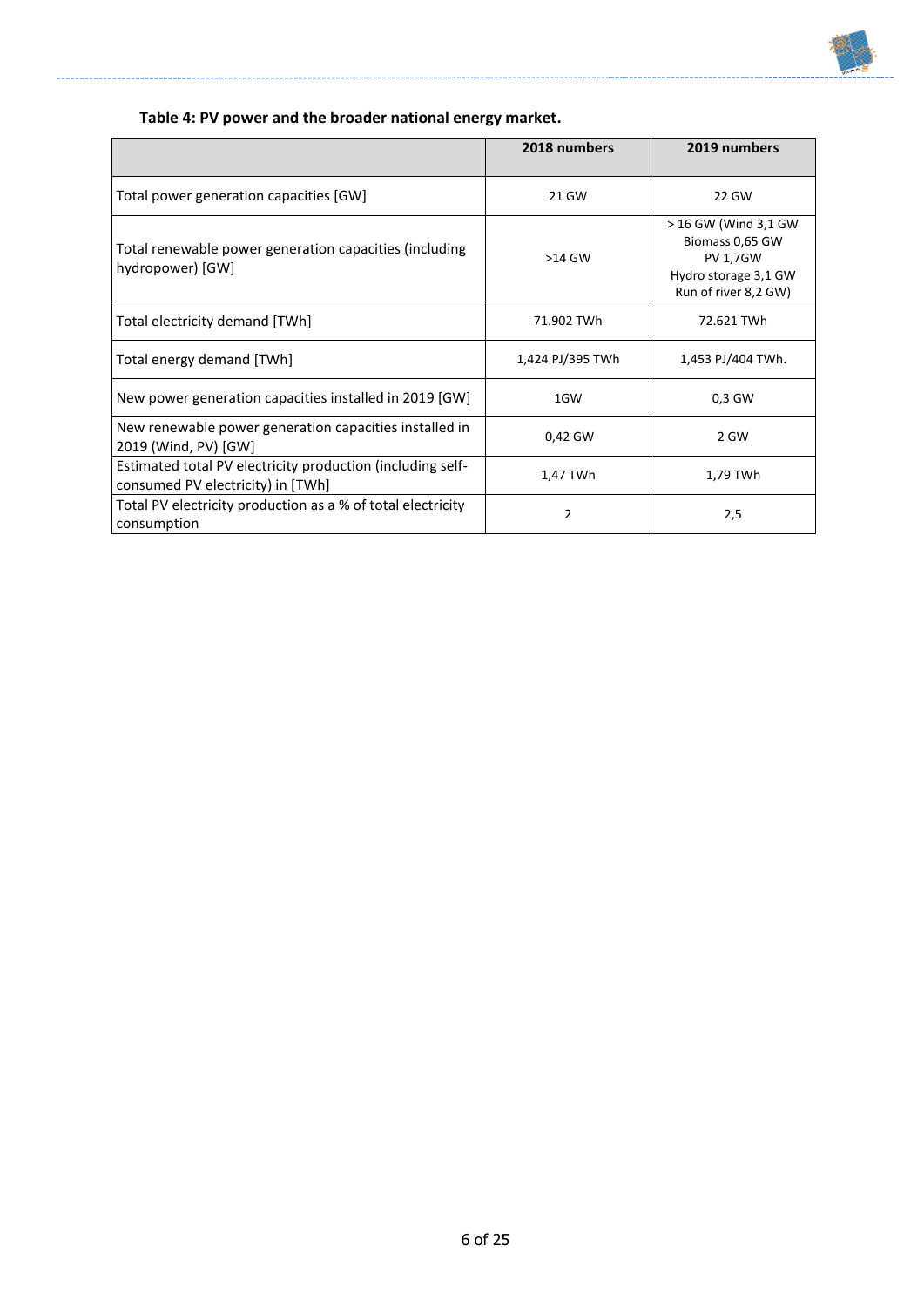

# <span id="page-7-0"></span>**1.3 Key enablers of PV development**

**Table 5: Information on key enablers.**

|                                      | <b>Description</b>          | Annual<br><b>Volume</b> | <b>Total Volume</b> | <b>Source</b>                                                                                           |
|--------------------------------------|-----------------------------|-------------------------|---------------------|---------------------------------------------------------------------------------------------------------|
| <b>Residential Heat</b><br>Pumps [#] |                             | 39138                   | 325000              | Austrian market statistics,<br>Innovative Energietechnologien<br>in Österreich<br>Marktentwicklung 2019 |
| Electric cars [#]                    | Battery electric            | 8693                    | 29.523              | Bundesverband Elektromobilität<br>Österreich                                                            |
| Electric buses<br>and trucks $[#]$   |                             |                         | < 100               | est.                                                                                                    |
| Other                                | One battery driven<br>Train |                         |                     | https://noe.orf.at/stories/3014768/                                                                     |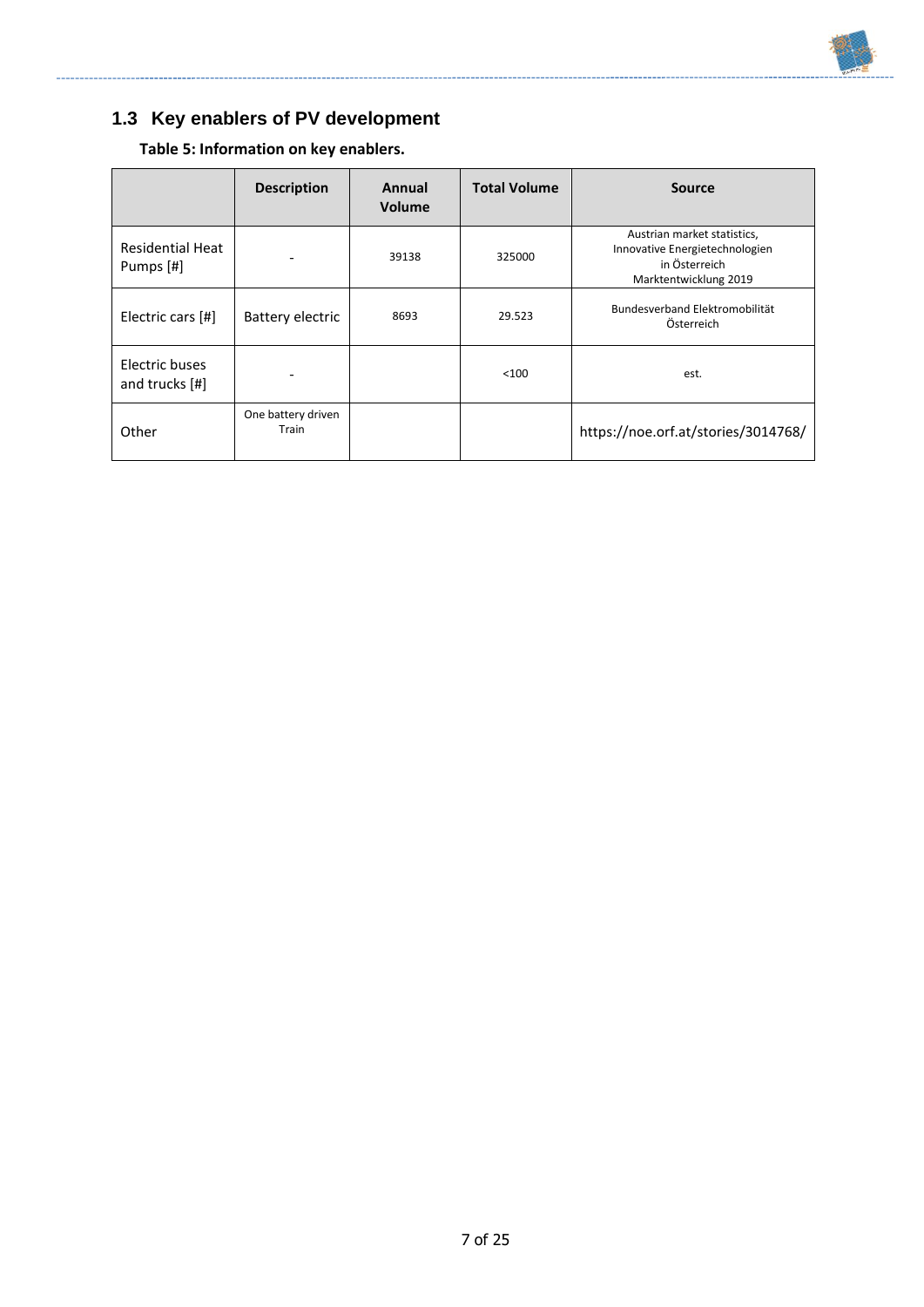# <span id="page-8-0"></span>**2 COMPETITIVENESS OF PV ELECTRICITY**

#### <span id="page-8-1"></span>**2.1 Module prices**

| Year | Lowest price of a standard<br>module crystalline silicon | <b>Highest price of a standard</b><br>module crystalline silicon | <b>Typical price of a standard</b><br>module crystalline silicon |
|------|----------------------------------------------------------|------------------------------------------------------------------|------------------------------------------------------------------|
| 2011 | 1350                                                     | n.a.                                                             | 1446                                                             |
| 2012 | 810                                                      | n.a.                                                             | 943                                                              |
| 2013 | 650                                                      | n.a.                                                             | 746                                                              |
| 2014 | 600                                                      | n.a.                                                             | 671                                                              |
| 2015 | 570                                                      | n.a.                                                             | 600                                                              |
| 2016 | 510                                                      | n.a.                                                             | 610                                                              |
| 2017 | 480                                                      | n.a.                                                             | 508                                                              |
| 2018 | 440                                                      | n.a.                                                             | 466                                                              |
| 2019 | 420                                                      | n.a.                                                             | 447                                                              |

**Table 6: Typical module prices for a number of years. (excl. VAT)**

Highest prices are not given, since they occur at glass-glass modules for Building integration with costs depending sometimes on architectural requests and can be up to 5 times and more of the cost of a standard. The minimum price that has been achieved in 2019 was from an imported module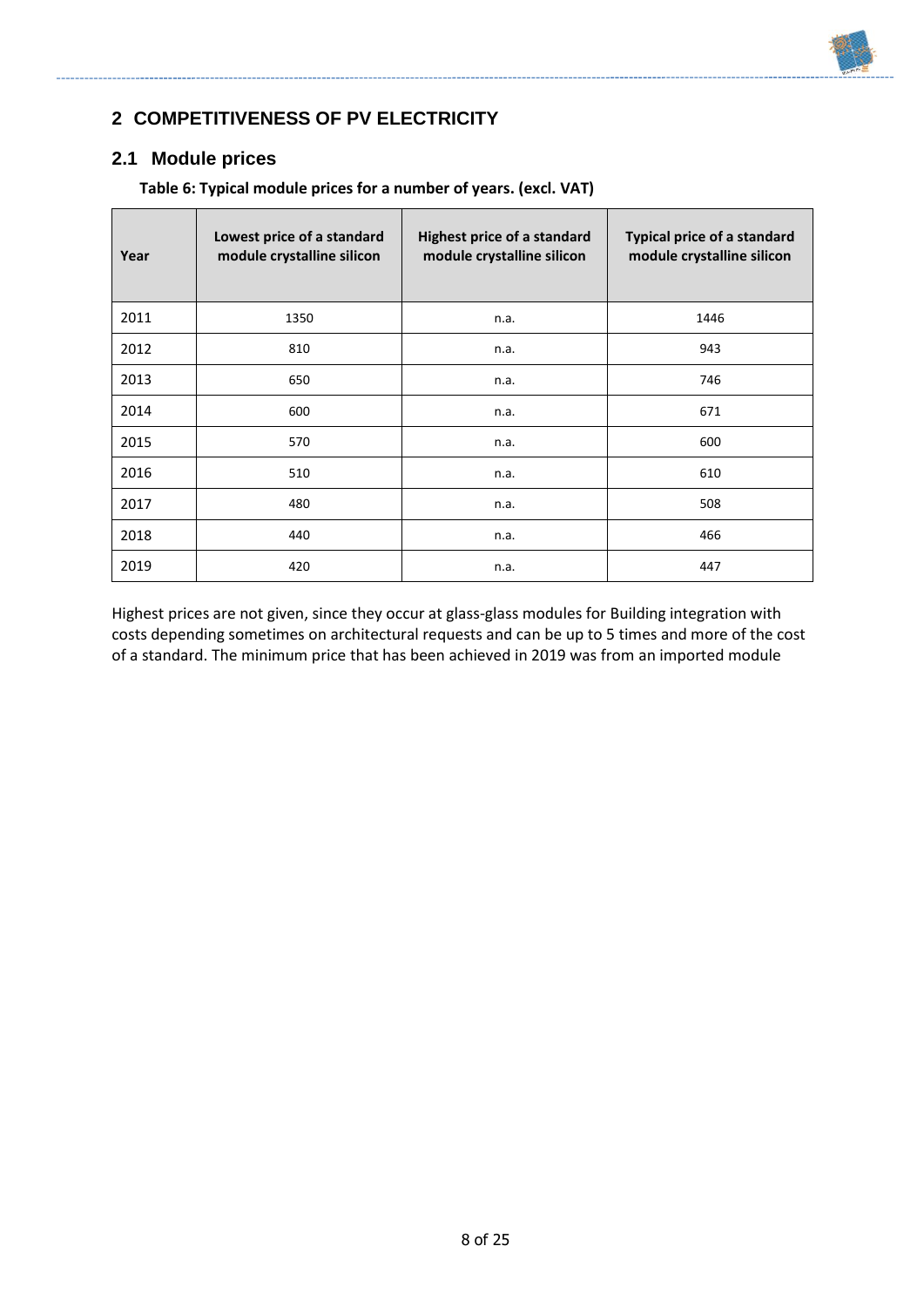# <span id="page-9-0"></span>**2.2 System prices**

| Category/Size                                                                                                                                                                                                                                                                    | <b>Typical applications and brief details</b>                                                                                                                                                                                              | <b>Current</b><br>prices [€/W] |  |  |
|----------------------------------------------------------------------------------------------------------------------------------------------------------------------------------------------------------------------------------------------------------------------------------|--------------------------------------------------------------------------------------------------------------------------------------------------------------------------------------------------------------------------------------------|--------------------------------|--|--|
| Off-grid<br>1-5 kW                                                                                                                                                                                                                                                               | A stand-alone PV system is a system that is installed to generate<br>electricity to a device or a household that is not connected to<br>the public grid.                                                                                   | 2,036                          |  |  |
| <b>Residential BAPV</b><br>5-10 kW                                                                                                                                                                                                                                               | Grid-connected, roof-mounted, distributed PV systems installed<br>to produce electricity to grid-connected households. Typically<br>roof-mounted systems on villas and single-family homes.                                                | 1,56                           |  |  |
| <b>Residential BIPV</b><br>5-10 kW                                                                                                                                                                                                                                               | Grid-connected, building integrated, distributed PV systems<br>installed to produce electricity to grid-connected households.<br>> 2<br>Typically, on villas and single-family homes.                                                      |                                |  |  |
| Small commercial BAPV<br>10-100 kW                                                                                                                                                                                                                                               | Grid-connected, roof-mounted, distributed PV systems installed<br>to produce electricity to grid-connected commercial buildings,<br>1,19<br>such as public buildings, multi-family houses, agriculture barns,<br>grocery stores etc.       |                                |  |  |
| Small commercial BIPV<br>10-100 kW                                                                                                                                                                                                                                               | Grid-connected, building integrated, distributed PV systems<br>installed to produce electricity to grid-connected commercial<br>> 2<br>buildings, such as public buildings, multi-family houses,<br>agriculture barns, grocery stores etc. |                                |  |  |
| Grid-connected, roof-mounted, distributed PV systems installed<br>Large commercial BAPV<br>to produce electricity to grid-connected large commercial<br>100-250 kW<br>buildings, such as public buildings, multi-family houses,<br>agriculture barns, grocery stores etc.        |                                                                                                                                                                                                                                            | $0,8$ (est.)                   |  |  |
| Large commercial BIPV<br>100-250 kW                                                                                                                                                                                                                                              | Grid-connected, building integrated, distributed PV systems<br>installed to produce electricity to grid-connected commercial<br>buildings, such as public buildings, multi-family houses,<br>agriculture barns, grocery stores etc.        | n.a.                           |  |  |
| Grid-connected, roof-mounted, distributed PV systems installed<br><b>Industrial BAPV</b><br>to produce electricity to grid-connected industrial buildings,<br>>250 kW<br>warehouses, etc.                                                                                        |                                                                                                                                                                                                                                            | 0,75 (est)                     |  |  |
| Grid-connected, ground-mounted, centralized PV systems that<br>Small centralized PV<br>work as central power station. The electricity generated in this<br>type of facility is not tied to a specific customer and the<br>1-20 MW<br>purpose is to produce electricity for sale. |                                                                                                                                                                                                                                            | $0,7$ (est)                    |  |  |
| Grid-connected, ground-mounted, centralized PV systems that<br>work as central power station. The electricity generated in this<br>Large centralized PV<br>type of facility is not tied to a specific customer and the<br>>20 MW<br>purpose is to produce electricity for sale.  |                                                                                                                                                                                                                                            | n.a.                           |  |  |

**Table7: Turnkey PV system prices of different typical PV systems.**

The figures reported in the table above are an average price out of 13-24 samples for each category. Prices for larger systems are estimations.

Some smaller kits available in hardware stores at comparable prices (modules and inverter) As far as ground-mounted installations are concerned, the regulatory framework under which the above-mentioned prices have been encountered is the feed in tariff, first larger systems without subsidies are reported.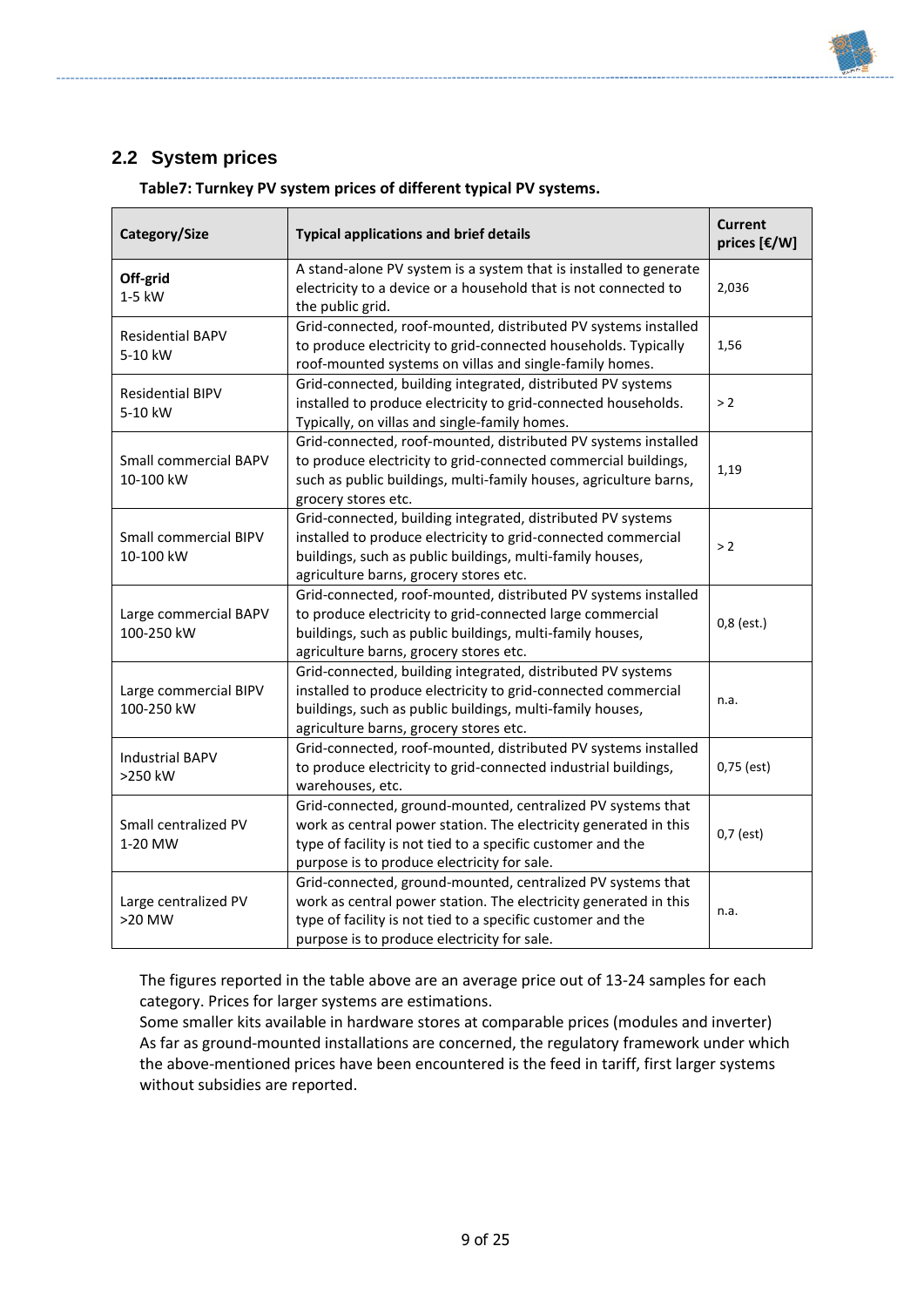| Year | <b>Residential BAPV</b><br>Grid-connected, roof-<br>mounted, distributed<br>PV system 5-10 kW<br>$[\mathsf{E}/\mathsf{W}]$ | <b>Small commercial</b><br><b>BAPV</b><br>Grid-connected, roof-<br>mounted, distributed<br>PV systems 10-<br>100 kW<br>$[\mathfrak{E}/W]$ | Large commercial<br><b>BAPV</b><br>Grid-connected, roof-<br>mounted, distributed<br>PV systems 100-<br>250 kW<br>$[\mathfrak{C}/W]$ | <b>Small centralized PV</b><br>Grid-connected,<br>ground-mounted,<br>centralized PV<br>systems<br>10-20 MW<br>$[\mathfrak{E}/W]$ |
|------|----------------------------------------------------------------------------------------------------------------------------|-------------------------------------------------------------------------------------------------------------------------------------------|-------------------------------------------------------------------------------------------------------------------------------------|----------------------------------------------------------------------------------------------------------------------------------|
| 2010 | 3680                                                                                                                       | n.a.                                                                                                                                      | n.a.                                                                                                                                | n.a.                                                                                                                             |
| 2011 | 2970                                                                                                                       | n.a.                                                                                                                                      | n.a.                                                                                                                                | n.a.                                                                                                                             |
| 2012 | 2216                                                                                                                       | n.a.                                                                                                                                      | n.a.                                                                                                                                | n.a.                                                                                                                             |
| 2013 | 1943                                                                                                                       | n.a.                                                                                                                                      | n.a.                                                                                                                                | n.a.                                                                                                                             |
| 2014 | 1752                                                                                                                       | n.a.                                                                                                                                      | n.a.                                                                                                                                | n.a.                                                                                                                             |
| 2015 | 1658                                                                                                                       | n.a.                                                                                                                                      | n.a.                                                                                                                                | n.a.                                                                                                                             |
| 2016 | 1645                                                                                                                       | n.a.                                                                                                                                      | n.a.                                                                                                                                | n.a.                                                                                                                             |
| 2017 | 1621                                                                                                                       | n.a.                                                                                                                                      | n.a.                                                                                                                                | n.a.                                                                                                                             |
| 2018 | 1567                                                                                                                       | 1,27                                                                                                                                      | $0,9$ (est.)                                                                                                                        | n.a.                                                                                                                             |
| 2019 | 1560                                                                                                                       | 1,19                                                                                                                                      | $0,8$ (est.)                                                                                                                        | n.a.                                                                                                                             |

**Table 8: National trends in system prices for different applications**

# <span id="page-10-0"></span>**2.3 Cost breakdown of PV installations**

The cost breakdown of a typical 5-10 kW roof-mounted, grid-connect, distributed PV system on a residential single-family house and a typical >10 MW Grid-connected, ground-mounted, centralized PV systems at the end of 2019 is presented in Table 9 and 10, respectively.

The cost structure presented is from the customer's point of view. I.e. it does not reflect the installer companies' overall costs and revenues. The "average" category in [Table 29](#page-10-1) and Table 10 represents the average cost for each cost category and is the average of the typical cost structure. The average cost is taking the whole system into account and summarizes the average end price to customer. The "low" and "high" categories are the lowest and highest cost that has been reported within each segment. These costs are individual posts, i.e. summarizing these costs do not give an accurate system price.

<span id="page-10-1"></span>

| Table 2: Cost breakdown for a grid-connected roof-mounted, distributed residential PV system |
|----------------------------------------------------------------------------------------------|
| of 5-10 kW.                                                                                  |

| Cost category            | Average [€/W]   | Low [€/W] | High $[\mathbf{\epsilon}/\mathsf{W}]$ |  |  |  |
|--------------------------|-----------------|-----------|---------------------------------------|--|--|--|
|                          | <b>Hardware</b> |           |                                       |  |  |  |
| Module                   | 0,594           |           |                                       |  |  |  |
| Inverter                 | 0,28            |           |                                       |  |  |  |
| Mounting material        | 0,3             |           |                                       |  |  |  |
| Other electronics        |                 |           |                                       |  |  |  |
| (cables, etc.)           | 0,1             |           |                                       |  |  |  |
| <b>Subtotal Hardware</b> | 1,274           |           |                                       |  |  |  |
| Soft costs               |                 |           |                                       |  |  |  |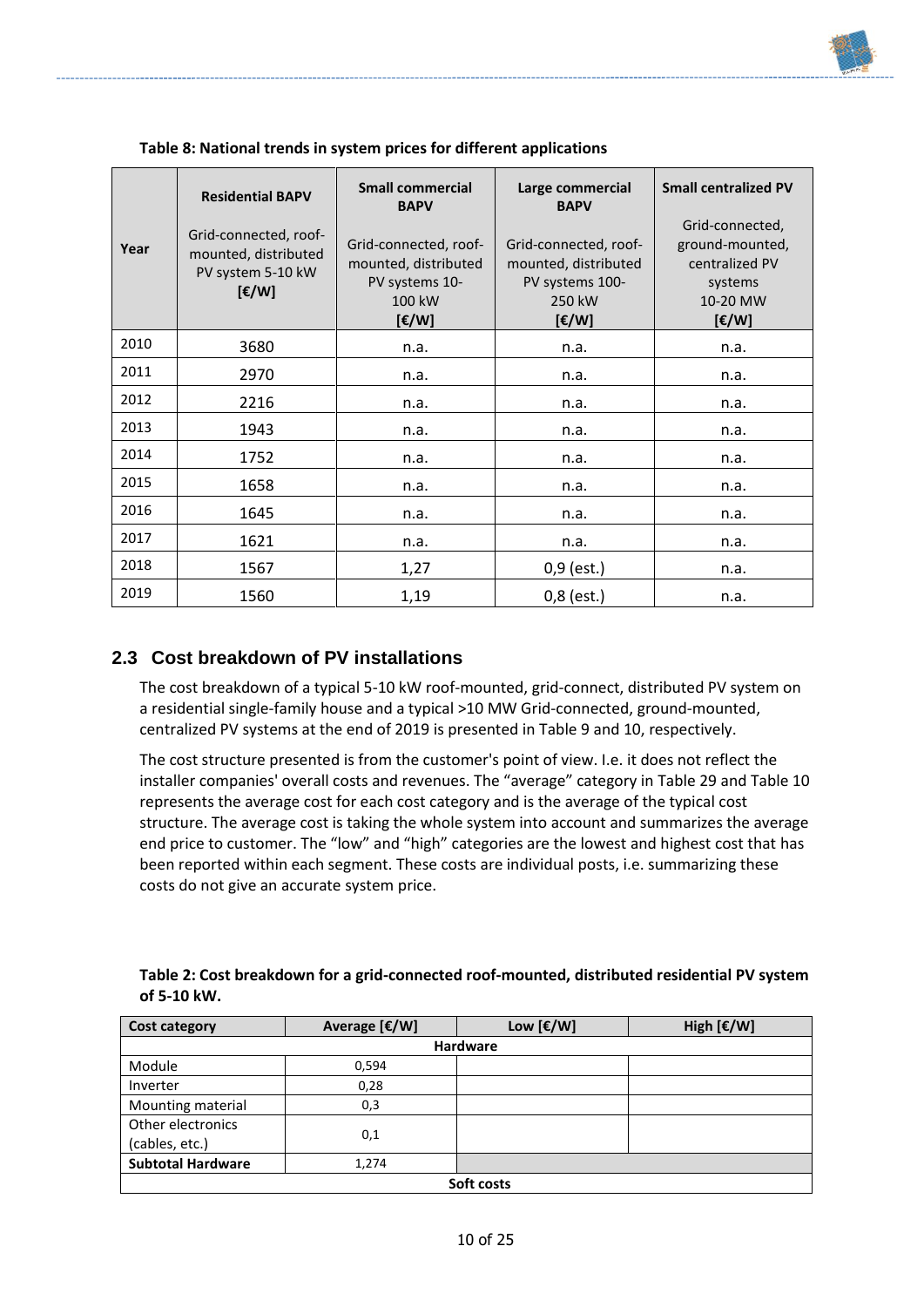| Planning                     | 0,046 |                    |  |
|------------------------------|-------|--------------------|--|
| Installation work            | 0,15  |                    |  |
| Shipping and travel          |       |                    |  |
| expenses to customer         | 0     |                    |  |
| Permits and                  |       |                    |  |
| commissioning (i.e.          | 0,05  |                    |  |
| cost for electrician,        |       |                    |  |
| etc.)                        |       |                    |  |
| Project margin               | 0,05  |                    |  |
| <b>Subtotal Soft costs</b>   | 0,296 |                    |  |
| <b>Total (excluding VAT)</b> | 1,57  |                    |  |
| Average VAT                  | 0,2   | 0,92,0 (excl. VAT) |  |
| <b>Total (including VAT)</b> | 1,884 |                    |  |

# <span id="page-11-0"></span>**2.4 Financial Parameters and specific financing programs**

### **Table 10: PV financing information in 2019.**

| Different market segments                                             | Loan rate [%] |
|-----------------------------------------------------------------------|---------------|
| Average rate of loans – residential installations                     | $1,5-2$       |
| Average rate of loans - commercial installations                      |               |
| Average cost of capital – industrial and ground-mounted installations |               |

# <span id="page-11-1"></span>**2.5 Specific investments programs**

#### **Table 11: Summary of existing investment schemes.**

| <b>Investment Schemes</b>                        | <b>Introduced in Austria</b> |
|--------------------------------------------------|------------------------------|
| Third party ownership (no investment)            | Available                    |
| Renting                                          | available                    |
| Leasing                                          | available                    |
| Financing through utilities                      | citizen PV power plants      |
| Investment in PV plants against free electricity | not available                |
| Crowd funding (investment in PV plants)          | available                    |
| Community solar                                  | Not yet available            |
| International organization financing             | not available                |
| Other (please specify)                           |                              |

# <span id="page-11-2"></span>**2.6 Additional Country information**

#### **Table 12: Country information.**

| Retail electricity prices for a household<br>$\lceil \frac{\varepsilon}{W} \rceil$           | 18-24 €Cent/kWh |                                  |                                        |                                         |
|----------------------------------------------------------------------------------------------|-----------------|----------------------------------|----------------------------------------|-----------------------------------------|
| Retail electricity prices for a commercial<br>company $[\text{\ensuremath{\mathsf{E}}}/W]$   | 10-19 €Cent/kWh |                                  |                                        |                                         |
| Retail electricity prices for an industrial<br>company $[\text{\ensuremath{\varepsilon}}/W]$ | 10-13 €Cent/kWh |                                  |                                        |                                         |
| Population at the end of 2019                                                                | 8,8 Mio.        |                                  |                                        |                                         |
| Country size [km <sup>2</sup> ]                                                              | 84.000          |                                  |                                        |                                         |
| Average PV yield in [kWh/kW]                                                                 | 1050            |                                  |                                        |                                         |
| Name of major electric utilities                                                             |                 | Electricity<br>production<br>[%] | Share of<br>grid<br>Subscribers<br>[%] | Number of<br>retail<br>customers<br>[%] |
|                                                                                              | Verbund         |                                  |                                        |                                         |
|                                                                                              | Wienenergie     |                                  |                                        |                                         |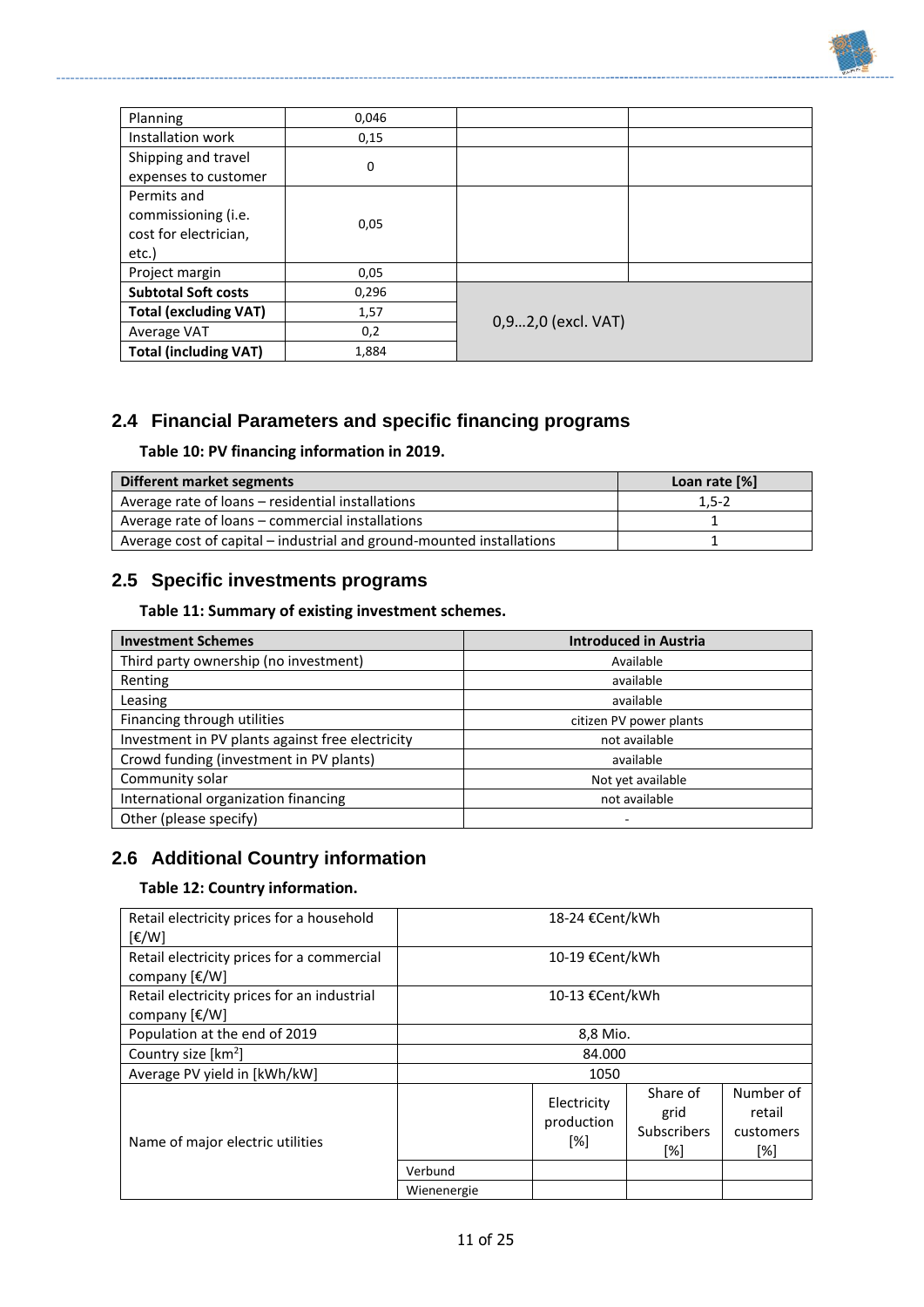| <b>EVN</b>         |  |  |
|--------------------|--|--|
| Energie AG         |  |  |
| Kelag              |  |  |
| TIWAG              |  |  |
| <b>VKW</b>         |  |  |
| <b>BEWAG</b>       |  |  |
| Salzburg AG        |  |  |
| Energie Steiermark |  |  |
|                    |  |  |

## <span id="page-12-0"></span>**3 POLICY FRAMEWORK**

This chapter describes the support policies aiming directly or indirectly to drive the development of PV. Direct support policies have a direct influence on PV development by incentivizing or simplifying or defining adequate policies. Indirect support policies change the regulatory environment in a way that can push PV development.

#### **Table13: Summary of PV support measures.**

|                        | On-going<br>measures<br>in 2019 | <b>Measures</b><br>introduced<br>in 2019-<br><b>Residential</b> | On-going<br>measures<br>in 2019 | <b>Measures</b><br>introduced<br>in 2019 | On-going<br>measures<br>in 2019 | <b>Measures</b><br>introduced<br>in 2019 |
|------------------------|---------------------------------|-----------------------------------------------------------------|---------------------------------|------------------------------------------|---------------------------------|------------------------------------------|
|                        | <b>Residential</b>              |                                                                 | <b>Commercial</b>               | <b>Commercial</b>                        | <b>Centralized</b>              | <b>Centralized</b>                       |
|                        |                                 |                                                                 | + Industrial                    | + Industrial                             |                                 |                                          |
| Feed-in tariffs        | yes                             |                                                                 | yes                             |                                          | yes                             |                                          |
| Feed-in premium        |                                 |                                                                 |                                 |                                          |                                 |                                          |
| (above market          |                                 |                                                                 |                                 |                                          |                                 |                                          |
| price)                 |                                 |                                                                 |                                 |                                          |                                 |                                          |
| Capital subsidies      | yes                             |                                                                 | yes                             |                                          | yes                             |                                          |
| Green certificates     |                                 |                                                                 |                                 |                                          |                                 |                                          |
| Renewable              |                                 |                                                                 |                                 |                                          |                                 |                                          |
| portfolio              |                                 |                                                                 |                                 |                                          |                                 |                                          |
| standards (RPS)        |                                 |                                                                 |                                 |                                          |                                 |                                          |
| with/without PV        |                                 |                                                                 |                                 |                                          |                                 |                                          |
| requirements           |                                 |                                                                 |                                 |                                          |                                 |                                          |
| Income tax             |                                 |                                                                 |                                 |                                          |                                 |                                          |
| credits                |                                 |                                                                 |                                 |                                          |                                 |                                          |
| Self-consumption       |                                 |                                                                 |                                 |                                          |                                 |                                          |
| Net-metering           |                                 |                                                                 |                                 |                                          |                                 |                                          |
| Net-billing            |                                 |                                                                 |                                 |                                          |                                 |                                          |
| Collective self-       |                                 |                                                                 |                                 |                                          |                                 |                                          |
| consumption and        |                                 |                                                                 |                                 |                                          |                                 |                                          |
| virtual net-           |                                 |                                                                 |                                 |                                          |                                 |                                          |
| metering               |                                 |                                                                 |                                 |                                          |                                 |                                          |
| Commercial bank        |                                 |                                                                 |                                 |                                          |                                 |                                          |
| activities e.g.        |                                 |                                                                 |                                 |                                          |                                 |                                          |
| green mortgages        |                                 |                                                                 |                                 |                                          |                                 |                                          |
| promoting PV           |                                 |                                                                 |                                 |                                          |                                 |                                          |
| Activities of          |                                 |                                                                 |                                 |                                          |                                 |                                          |
| electricity utility    | yes                             |                                                                 | yes                             |                                          | yes                             |                                          |
| businesses             |                                 |                                                                 |                                 |                                          |                                 |                                          |
| Sustainable            |                                 |                                                                 |                                 |                                          |                                 |                                          |
| building               | yes                             |                                                                 | yes                             |                                          | yes                             |                                          |
| requirements           |                                 |                                                                 |                                 |                                          |                                 |                                          |
| <b>BIPV incentives</b> |                                 |                                                                 |                                 |                                          |                                 |                                          |
| Other                  |                                 |                                                                 |                                 |                                          |                                 |                                          |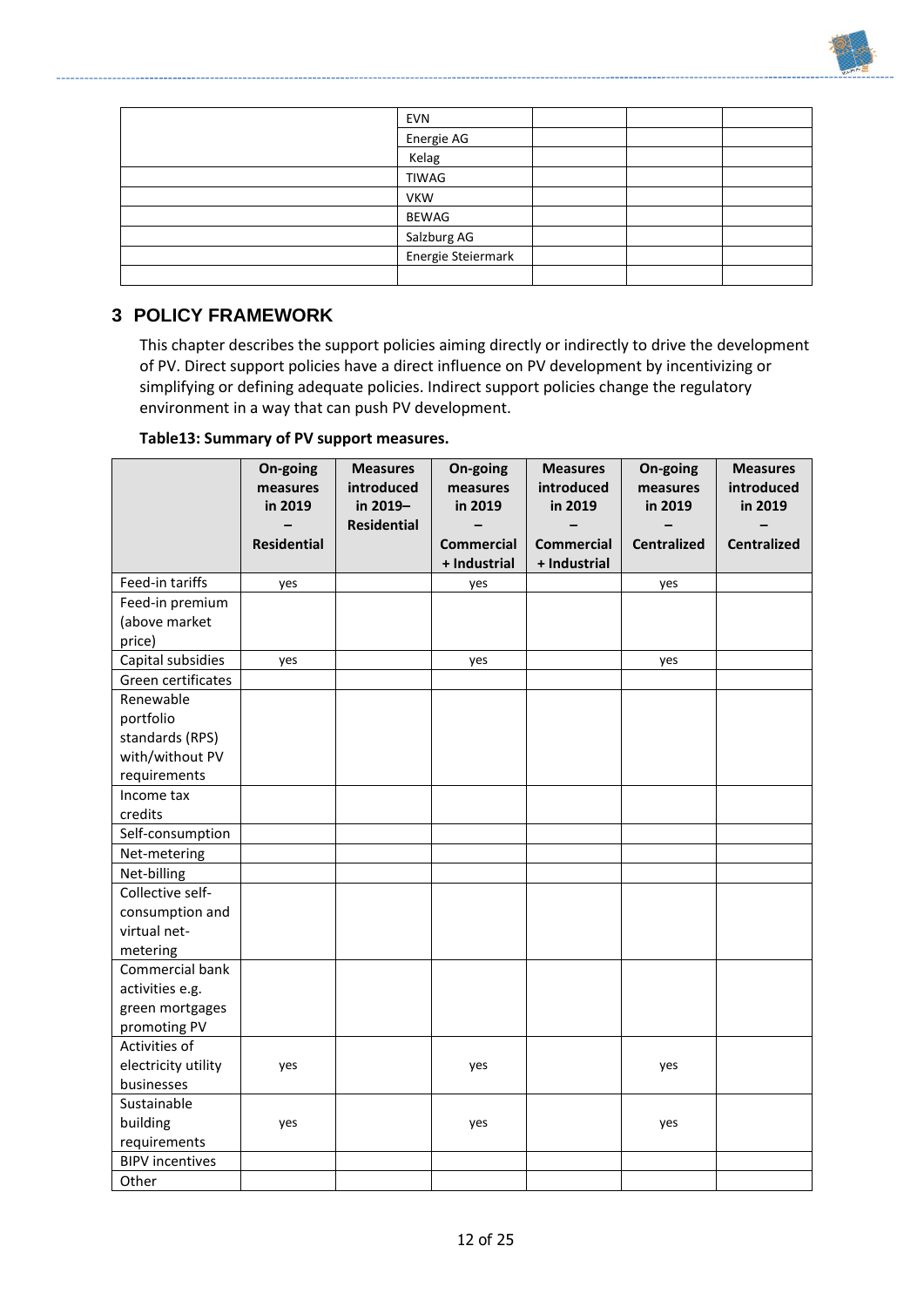<span id="page-13-0"></span>

The target for PV installation fixed in the green electricity act from 2012 was 1.200 MW in 2020. This number was reached already some years earlier. In 2020 the new energy law is under negotiations with an official target of +11TWh until 2030. This might correspond to an additional installation of about 11 GW between 2020 and 2030.

# <span id="page-13-1"></span>**3.2 Direct support policies for PV installations**

### <span id="page-13-2"></span>*3.2.1 Description of support measures*

In 2019, a wide variety of funding conditions continued to exist in the federal states and also at the federal level. Above all, the green electricity feed-in subsidy for PV systems with an output of more than 5 kWpeak, which is carried out by the office for green electricity (OeMAG), continues to be associated with discontinuity in terms of time and, due to the limited subsidies, with a high degree of uncertainty regarding a grant promise . The following funding options exist:

- Investment grants from the federal states
- Investment support from the Climate and Energy Fund (KLIEN)

Processing: Kommunalkredit Public Consulting (KPC)

• Investment support for PV systems and electricity storage (§ 27a ÖSG 2012)

Processing: Processing center for Ökostrom AG (OeMAG)

- Federal states and KLIEN co-financing
- Green electricity feed-in funding (ÖSG 2012) Processing center for Ökostrom AG (OeMAG)

In addition, PV systems were subsidized in Carinthia, Lower Austria, Upper Austria, Salzburg and Styria through housing subsidies. Since 2018, as an alternative to tariff funding, there has also been the option of applying for investment funding in accordance with Section 27a for photovoltaic systems and electricity storage. The annual funding volume is EUR 36 million, with EUR 24 million primarily earmarked for the construction or expansion of photovoltaic systems with a bottleneck capacity of up to 500 kWpeak.

#### **Feed-in Tariff:**

The green electricity tariff promotion applies to newly installed PV systems with an output greater than 5 kWpeak. Subsidized plants enter into a contractual relationship with the settlement agency for Ökostrom AG (OeMAG). According to the change in the Green Electricity Feed-In Tariff Ordinance 2018 (ÖSET-VO 2017), issued on December 22, 2017), the following feed-in tariffs were issued for plants that have been in a contractual relationship with OeMAG from 2019:

• € 7.67 cents / kWh for systems with a bottleneck capacity of over 5 kWpeak to 200 kWpeak, which are only attached to or on a building

In addition to the further reduced feed-in tariff, an additional investment grant for the construction of 30% of the construction costs, up to a maximum of EUR 250 / kWpeak, will be granted for photovoltaic systems with a bottleneck capacity of over 5 kWpeak to 200 kWpeak that are only attached to or on a building granted. As in previous years, freestanding systems were no longer subsidized in the course of tariff funding.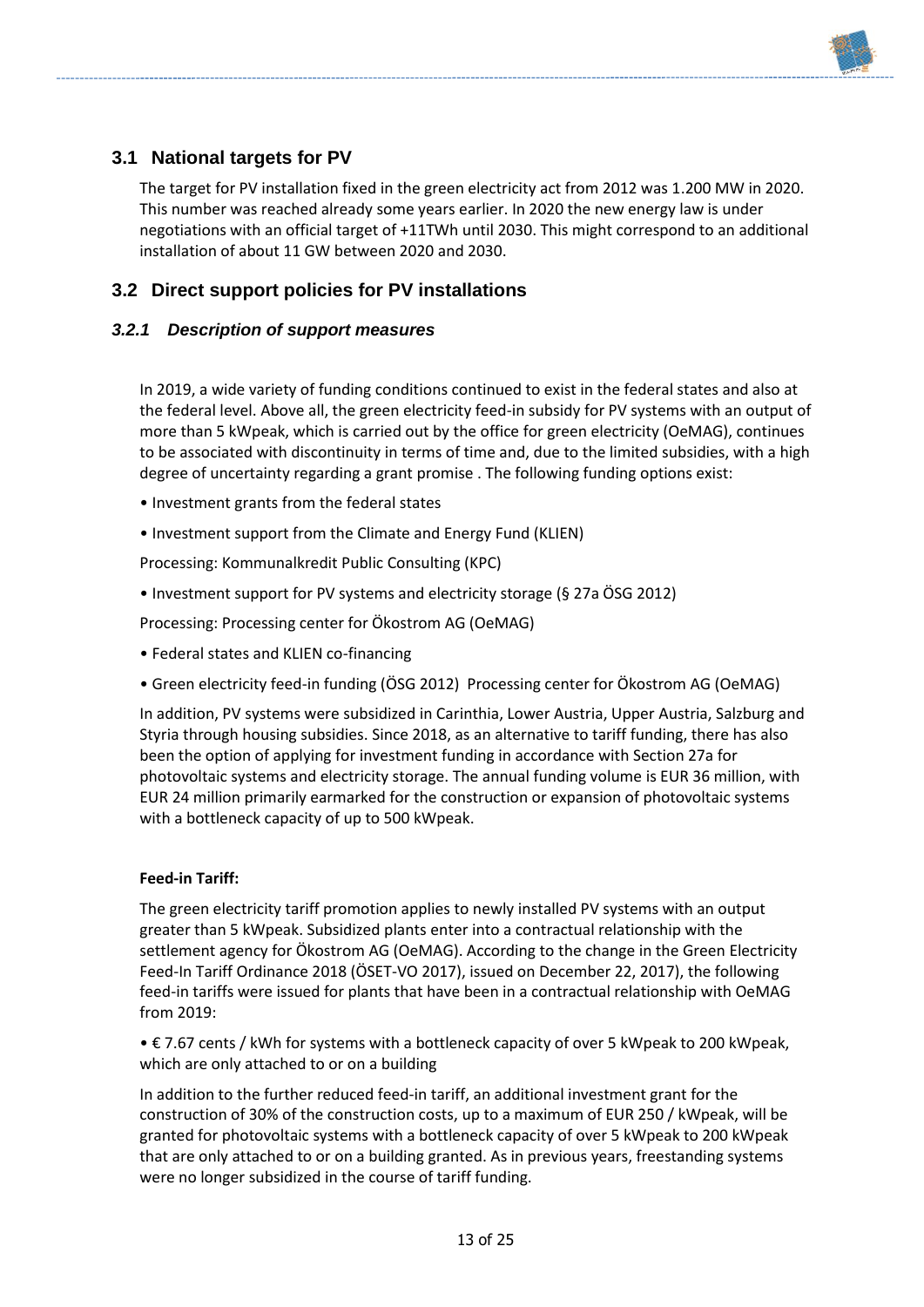

#### **Investment support:**

The submission process for the photovoltaic promotion campaign "Photovoltaic systems" of the Climate and Energy Fund was again based on the same principle in 2019 as in 2018. Constructionready projects could be submitted from March to November 2019 on an ongoing basis. The completion and final billing of the PV system had to take place within 12 weeks from the time of the first registration. The funding volume was reduced from EUR 4.5 million in 2018 to EUR 4.3 million, but was subsequently increased several times. The amount of investment support was reduced slightly and in 2019 was EUR 250 per kWpeak and EUR 350 per kWpeak for buildingintegrated PV systems. There was no restriction on the size of the photovoltaic system, but funding was limited to a maximum of 5 kWpeak. In addition to individual systems, "community systems" up to 50 kWpeak could also be submitted for funding (funding EUR 250 per kWpeak or EUR 350 per kWpeak for building-integrated PV systems).

In addition, the climate and energy fund also established agricultural and forestry operations (funding campaign: photovoltaic systems in agriculture and forestry) and various facilities (e.g. public buildings) in climate and energy model regions (funding campaign: KEM - photovoltaic systems) supported in the construction of a PV system with a bottleneck capacity between 5 kWpeak and 50 kWpeak (agriculture and forestry) or 150 kWpeak (KEM). The amount of investment support for farmers was EUR 275 or EUR 375 (building integrated) per kWpeak. PV systems in the climate and energy model regions were supported with EUR 375, - or EUR 475, for building-integrated solutions per kWpeak.

#### <span id="page-14-0"></span>**3.3 BIPV development measures**

By promoting photovoltaic systems up to a maximum of 5 kWp, the climate and energy fund wants to create attractive incentives for environmentally and climate-friendly electricity supply. Community facilities continue to be funded.

As in the previous year, in addition to individual systems, this year's promotional campaign also includes community facilities that are used by at least two residential or business units. Natural and legal persons can submit. A maximum of 5 kW of a system is funded per application. The funding is paid in the form of a one-off investment grant. The subsidy for free-standing systems / rooftop systems is 250 euros / kW and for building-integrated systems 350 euros / kW.

#### <span id="page-14-1"></span>**3.4 Self-consumption measures**

|  | Table 3: Summary of self-consumption regulations for small private PV systems in 2019 |  |  |  |
|--|---------------------------------------------------------------------------------------|--|--|--|
|--|---------------------------------------------------------------------------------------|--|--|--|

| PV self-consumption          | 1              | Right to self-consume                                                     | Yes                                                              |
|------------------------------|----------------|---------------------------------------------------------------------------|------------------------------------------------------------------|
|                              | $\overline{2}$ | Revenues from self-consumed PV                                            | Avoided electricity from the grid                                |
|                              | 3              | Charges to finance Transmission,<br>Distribution grids & Renewable Levies | not for self-consumed electricity<br>(tax was cancelled in 2019) |
| <b>Excess PV electricity</b> | 4              | Revenues from excess PV electricity<br>injected into the grid             | market price 3-4 €Cent/kwh                                       |
|                              | 5              | Maximum timeframe for<br>compensation of fluxes                           | n.a.                                                             |
|                              | 6              | Geographical compensation (virtual<br>self-consumption or metering)       | n.a.                                                             |
| Other characteristics        | 7              | Regulatory scheme duration                                                |                                                                  |
|                              | 8              | Third party ownership accepted                                            | yes                                                              |
|                              | $\mathbf{q}$   | Grid codes and/or additional<br>taxes/fees impacting the revenues of      |                                                                  |
|                              | the prosumer   |                                                                           | cancelled in 2019                                                |
|                              | 10             | Regulations on enablers of self-<br>consumption (storage, DSM)            | no                                                               |
|                              | 11             | PV system size limitations                                                | no                                                               |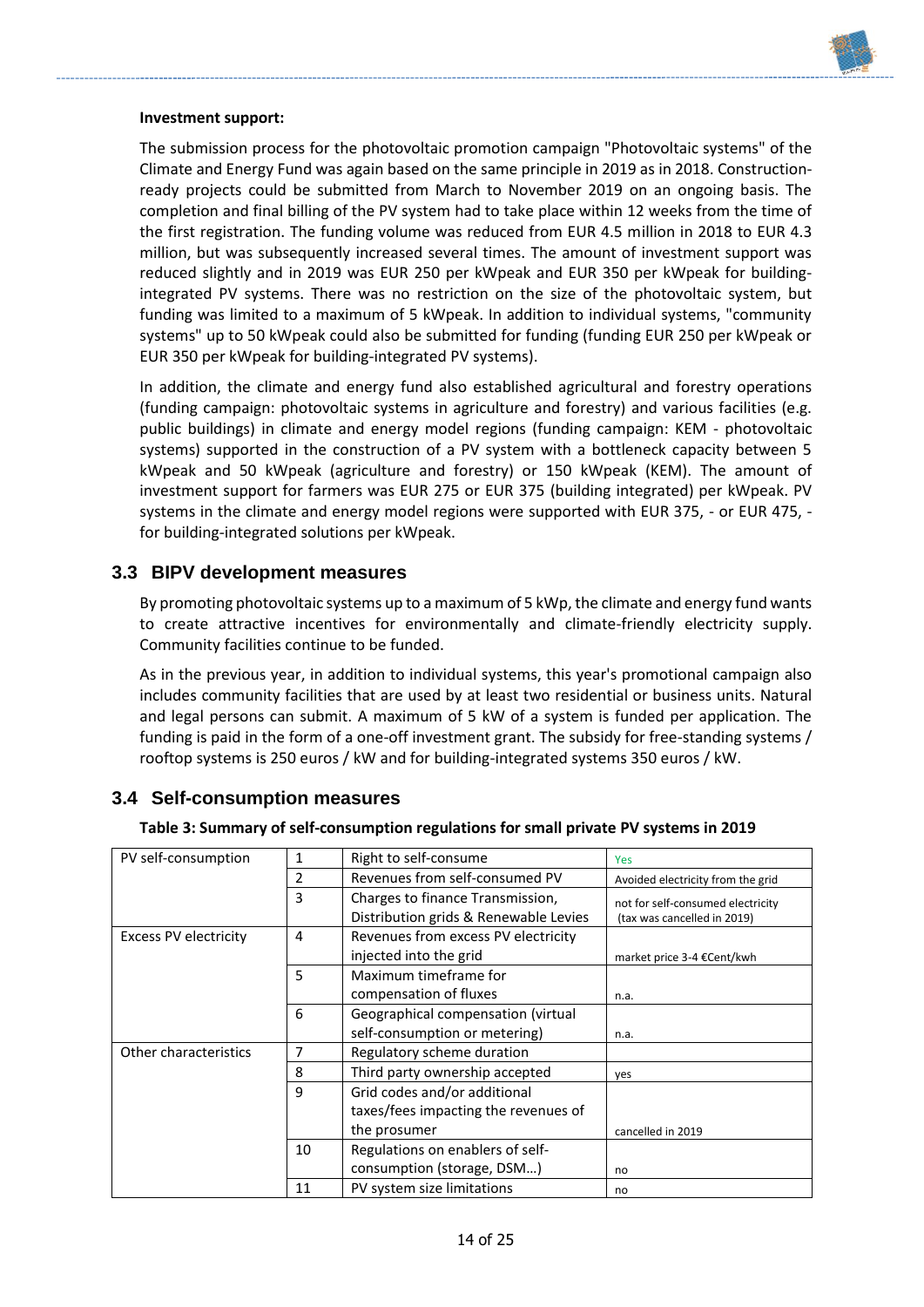| $\sim$<br>ᅭ  | Electricity system limitations | no |
|--------------|--------------------------------|----|
| $\sim$<br>13 | <b>Additional features</b>     | no |

#### <span id="page-15-0"></span>*3.4.1 Description of support measures*

No specific support measures for self-consumption; in contrary, the self-consumption benefits result in the fact that the roofs are not fully covered, but only to the extent that selfconsumption is optimised.

### <span id="page-15-1"></span>**3.5 Collective self-consumption, community solar and similar measures**

"The community generating plant generates electrical energy to cover the consumption of the participating beneficiaries '. The 'participating beneficiary' is a legal or natural person or a registered partnership that is assigned to a community generating plant with its consumption system. Through the joint construction and operation of such a system, formerly pure electricity consumers can generate electricity together, use the generated electricity themselves and thus supply themselves to a certain extent. Insofar as the participating parties consume the electricity generated themselves, they save energy costs, network charges and taxes that would be incurred if the electricity were obtained from the network. The excess PV electricity can be stored as heat instead of being fed into the grid. Otherwise the self-consumption increases additionally. The joint construction and operation of such a system results in a higher self-consumption quota and thus faster amortization.

Collective self-consumption was introduced in Austria 2017 (§16a of the ELWOG-law) and mainly dedicated to PV on multifamily buildings; there are various effects why this model is not yet successful; smart meter installations and their data acquisition is mentioned frequently as well as the bureaucracy of the implementation. Moreover, it is frequently not seen as a sufficient financial benefit by the users.

#### <span id="page-15-2"></span>**3.6 Tenders, auctions & similar schemes**

Not available in 2019 in Austria

#### <span id="page-15-3"></span>**3.7 Other utility-scale measures including floating and agricultural PV**

A 22,5,kWp PV AGRO System with 60 vertical bifacial PV-Modules was opened in Oktober 2019 on a agricultural area close to Vienna. The project will be supervised by the University of agriculture BOKU in Vienna.

#### <span id="page-15-4"></span>**3.8 Social Policies**

There are several PV for schools/kindergarden initiat*i*ves, however, they a*d*dress mainly the aspect of awareness raising. Example Upper Austria: State funding program for photovoltaic systems in Upper Austria's kindergartens. The funding program supported the construction of photovoltaic systems on Upper Austria. Kindergartens: In addition to the construction of photovoltaic systems, the topics of green electricity and saving electricity became a focus in kindergarten. As part of the funding program, 200 Upper Austrian Kindergartens become sun kindergartens! Grid-connected photovoltaic systems with a power of 0.5 to 3 kWpeak, based on upper Kindergartens were built with a maximum of 1,500 euros / kWp.

Example Lower Austria: PV for Schools and Kindergardens Short facts: Funding applicant: community & community association, school community; Delivery head: max. 25% of the eligible costs for investments up to € 100,000; Annuity grant, 7% for a fictitious loan over 15 years with an investment of over € 100,000; In addition to the insulation and construction of solar thermal systems, the State of Lower Austria supports communities from the Lower Austria School and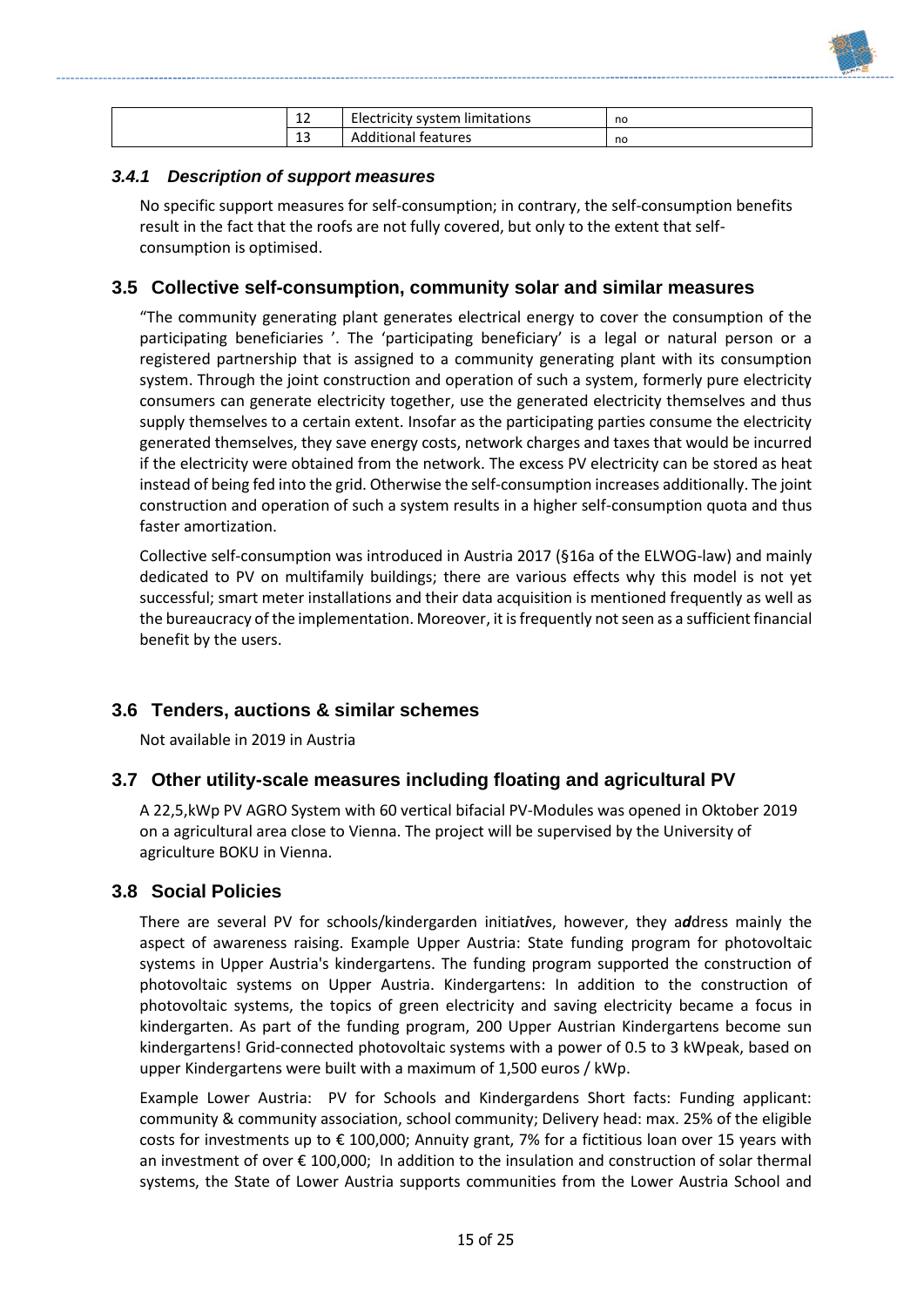Kindergarten Fund with up to 25% of the costs, the construction of photovoltaic systems for new buildings and renovations of schools and kindergartens.

### <span id="page-16-0"></span>**3.9 Indirect policy issues**

#### <span id="page-16-1"></span>*3.9.1 Rural electrification measures*

Nearly all regions are electrified, specific support schemes for alpine shelter, and isolated applications are available. For grid connected systems in the agriculture sector here is another support scheme:

Funding campaign 2018-2020: NEW: Extension of the program duration and extension to support electricity storage from 16.09.2019. As part of a limited-time promotional campaign, photovoltaic systems with or without electricity storage are supported by agricultural and forestry businesses with an output greater than 5 kWpeak and up to a maximum output of 50 kWpeak.

#### <span id="page-16-2"></span>*3.9.2 Support for electricity storage and demand response measures*

There was a support for decentral private home storage systems in 2019: The generous capping of the maximum storage capacity (up to 10 kilowatt hours of storage capacity per kilowatt peak of photovoltaics is encouraged) makes it possible for a few very large storage facilities to make particularly heavy demands on the budget. The entire funding budget (6 million euros) was called up within 46 seconds. This is about twice as fast as in the first round of funding in 2018. The level of resentment in the industry is correspondingly great - after all, several thousand applicants tried to apply for financial support for an electricity storage system within a few minutes. According to the funding agency OeMAG, particularly large storage projects with several megawatts were applied for this year compared to the previous year, which skim off a large funding budget, which is a reason for emptying the funding pool in record time.

#### <span id="page-16-3"></span>*3.9.3 Support for electric vehicles (and VIPV)*

The purchase of an electric car will be supported with 4,000 euros. It makes no difference whether the car is purely powered by batteries or equipped with a hydrogen fuel cell. Subsidized is only the purchase of electric cars for private use, which cost no more than 50,000 euros. For enterprises, municipalities and associations, the upper limit was set at 60,000 *€* acquisition value. Two regions (lower Austria and Styria) provide additional support up to 1.000 €. This support is only given, if the user can prove its electricity to be 100% renewable, either form own systems (PV) or by any electricity provider which is certified as 100% renewable only.

#### <span id="page-16-4"></span>*3.9.4 Other support measures*

Since there was a change in politics in 2019 to a Conservative - Green Coalition Government, many promoting aspects are under discussion. Amongst them a  $CO<sub>2</sub>$  tax. The official target of having 100% renewable electricity (balance) in 2030 drives all decisions in energy politics. Moreover, there is a target to reach "climate neutrality" in 2040.

#### <span id="page-16-5"></span>**3.10 Financing and cost of support measures**

FIT is financed by the electricity consumers by an additional rate to their bill. The so called green electricity subsidy ("Ökostromabgabe") is the first financing component of the green electricity subsidy system. It is redefined annually by regulation.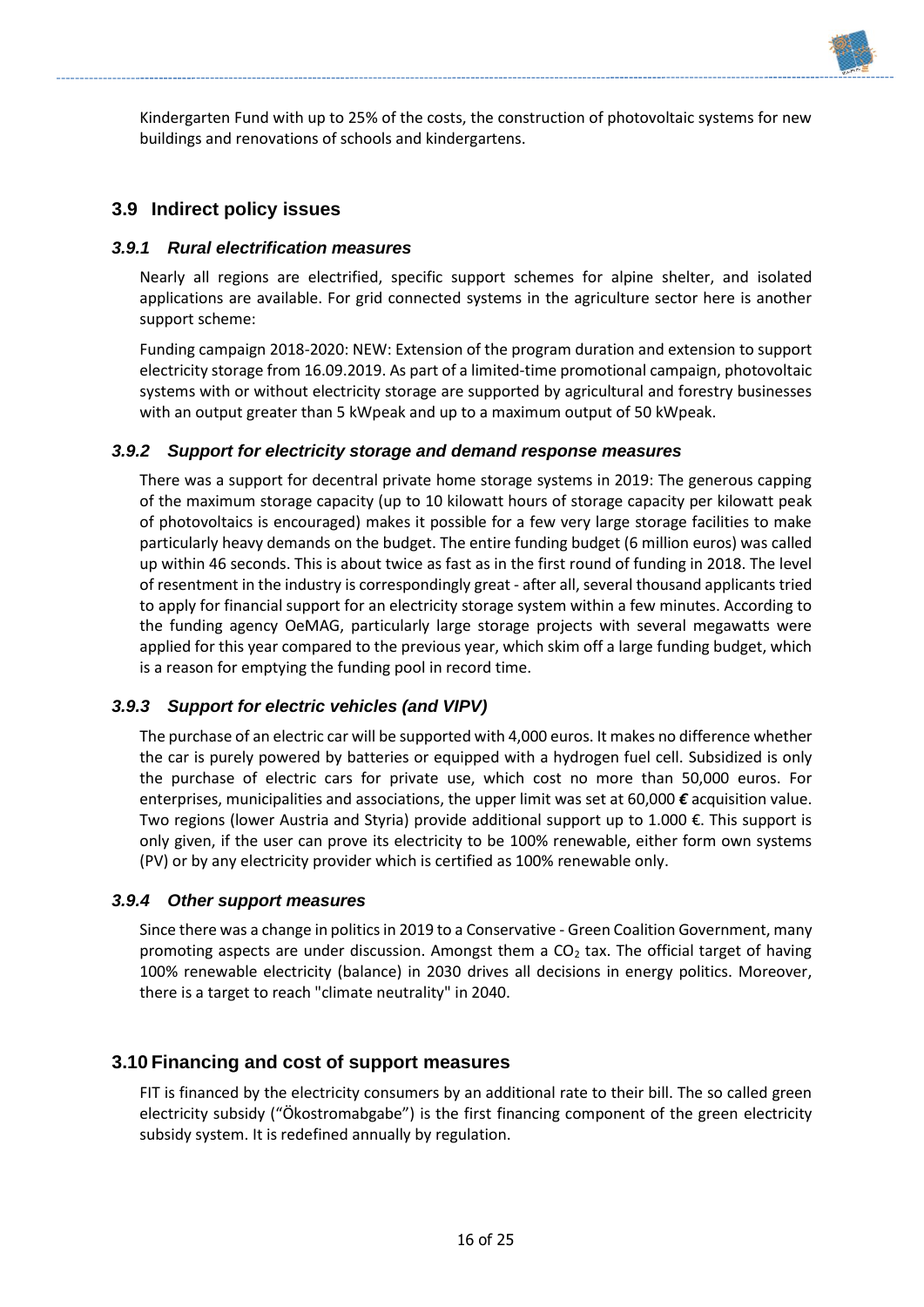The eco-electricity subsidy is a uniform percentage premium on the Network Use (NNE) and Network Loss Fee (NVE). Currently a typical consumer household pays about 80 € per year for this green electricity subsidy.

# <span id="page-17-0"></span>**4 INDUSTRY**

## <span id="page-17-1"></span>**4.1 Production of photovoltaic modules**

Module manufacturing is defined as the industry where the process of the production of PV modules (the encapsulation) is done. A company may also be involved in the production of ingots, wafers or the processing of cells, in addition to fabricating the modules with frames, junction boxes etc. The manufacturing of modules may only be counted to a country if the encapsulation takes place in that country.

Total PV cell and module manufacture together with production capacity information is summarised in Table below.

| <b>Module</b><br>manufactu | <b>Technology</b>           | <b>Total Production [MW]</b> |               |
|----------------------------|-----------------------------|------------------------------|---------------|
| rer                        |                             | <b>Cell</b>                  | <b>Module</b> |
|                            | Wafer-based PV manufactures |                              |               |
| Ertex-Solar                | sc-Si, Mc-<br>Si            |                              |               |
| Kioto                      | sc-Si, Mc-<br>Si            |                              |               |
| Energetica                 | sc-Si, Mc-<br>Si            |                              |               |
| DAS-Energy                 | sc-Si, Mc-<br>Si            |                              |               |
| MGT-Esys                   | sc-Si, Mc-<br>Si            |                              |               |
| TOTAL:                     |                             |                              | 126           |

#### **Table 15: PV cell and module production and production capacity information for 2019.**

Detailed values for each company are not public. In Austria, in 2019 there was no production site for ingots, wafer and/or cells.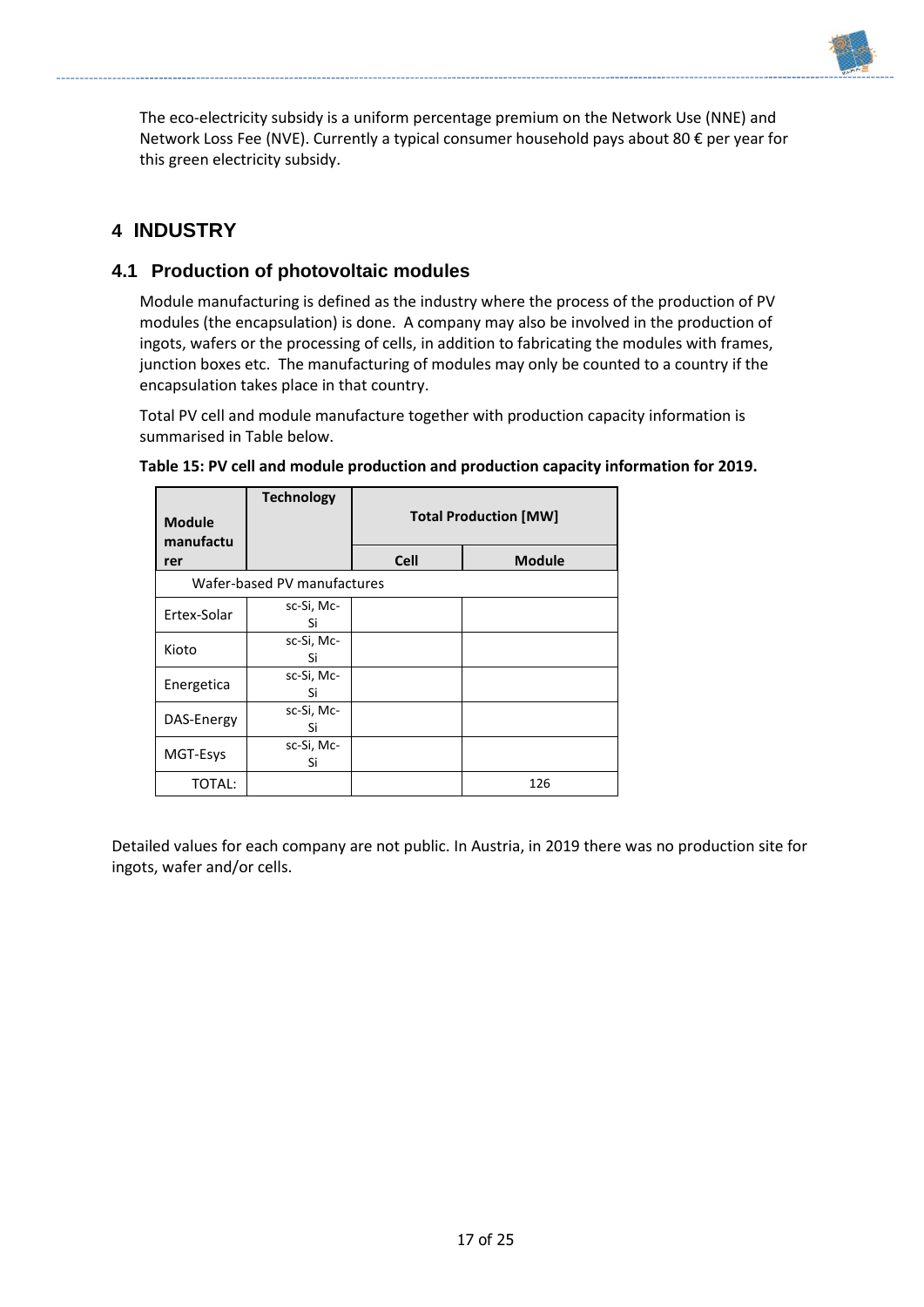### <span id="page-18-0"></span>**4.2 Manufacturers and suppliers of other components**

Austria's capacity in PV inverter production is about 3,5 GW. Further expertise of Austrian companies lies in the development of high performance concepts for the production of solar glass, solar storages, switches and other electrical equipment.

Some of these companies are working together in the Austrian Technology Platform Photovoltaics, which is a joint initiative for Austrian manufacturing operations in the photovoltaics sector and all the relevant Austrian research institutes. The aim is to optimise innovation and research activities to benefit the domestic photovoltaics sector and to help increase the share of the market held by Austrian PV-related technology and service providers.

(www.tppv.at)

• Fronius – Solar Inverter Manufacturer since 1992,

• Ulbrich of Austria is a Burgenland-based technology company that produces high-quality cells and edge connectors for the interconnection of photovoltaic solar modules.

• Welser Profile is the leading manufacturer of special profiles, profile tubes and complete

profile systems made of steel, stainless steel and non-ferrous metals.

• Planseewerke: In the solar industry Plansee supplies sputtering targets for the following technologies: CIGS (copper, indium, gallium, sulfur / selenium), CdTe (cadmium telluride), CSP (Concentrated Solar Power);As coating materials, this materials are performance-critical components for thin-film photovoltaics and solar thermal energy.

Further PV related production:

- LEBAU Partnernetzwerk & Bau GmbH,
- Phoenix Contact,
- Lapp Cables
- Gebauer & Griller Kabelwerke Gesellschaft m.b.H.
- Startups: Crystalsol, Sunplugged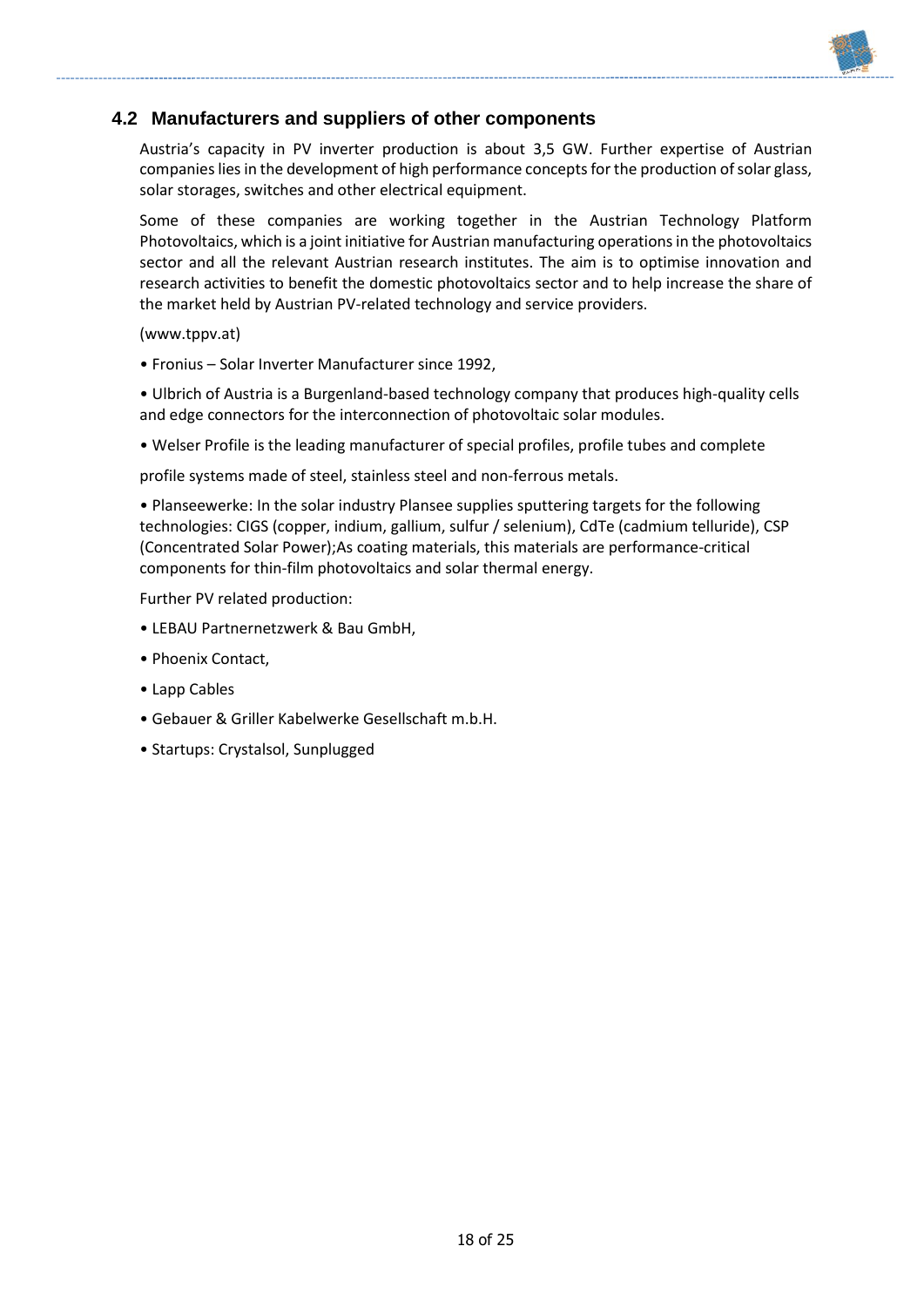

# <span id="page-19-0"></span>**5 PV IN THE ECONOMY**

This chapter aims to provide information on the benefits of PV for the economy.

# <span id="page-19-1"></span>**5.1 Labour places**

#### **Table16: Estimated PV-related full-time labour places in 2019**

| <b>Market category</b>                                       | Number of full-time labour places |
|--------------------------------------------------------------|-----------------------------------|
| Research and development (not including companies)           | 514                               |
| Manufacturing of products throughout the PV value chain from |                                   |
| feedstock to systems, including company R&D                  | 1008                              |
| Distributors of PV products                                  | included in installation          |
| System and installation companies                            | 1227                              |
| Electricity utility businesses and government                | n.a.                              |
| Other                                                        | n.a.                              |
| <b>Total</b>                                                 | 2749                              |

### <span id="page-19-2"></span>**5.2 Business value**

Value of PV business in 201*9 in Austria: 387 Mio.€*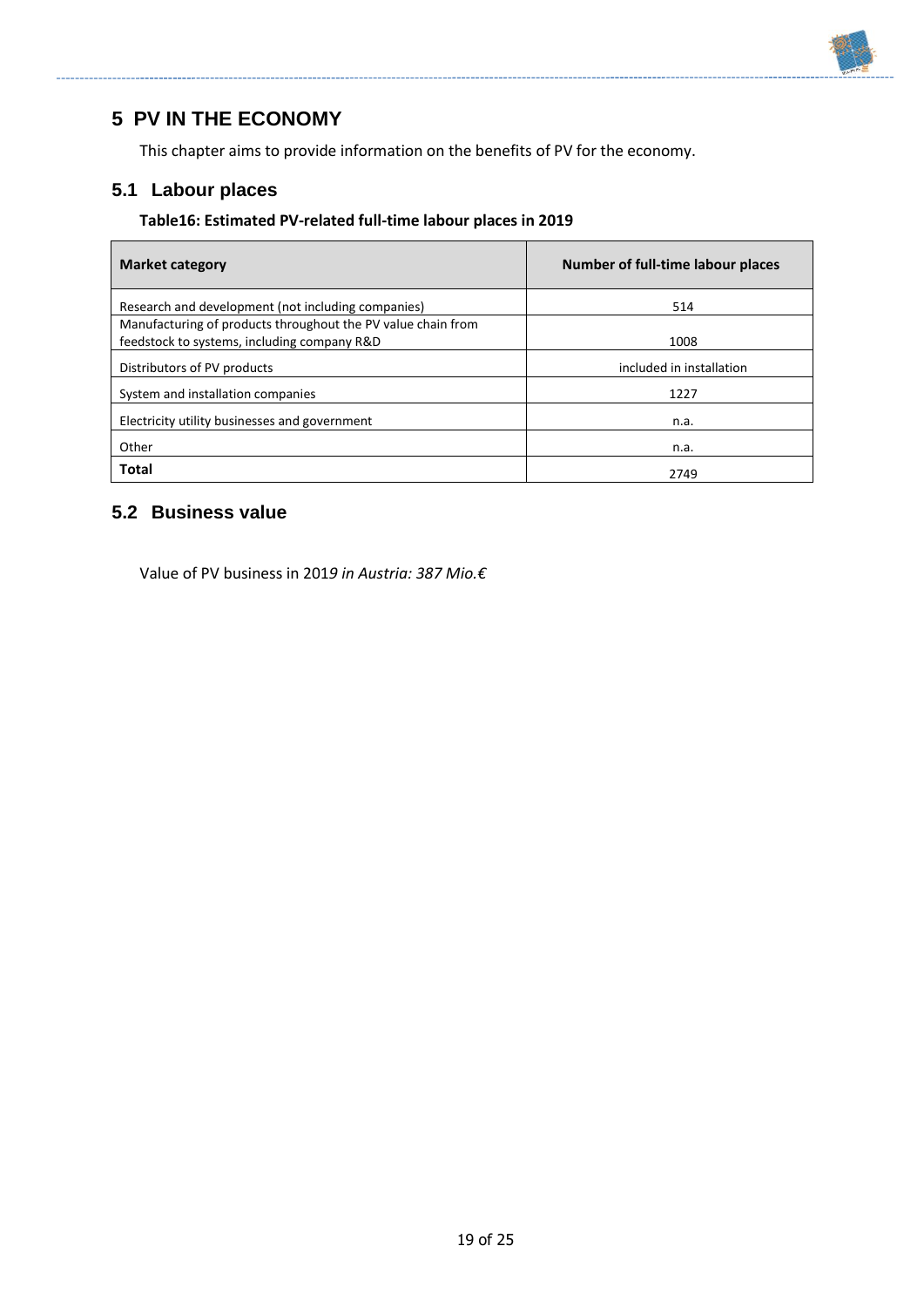# <span id="page-20-0"></span>**6 INTEREST FROM ELECTRICITY STAKEHOLDERS**

### <span id="page-20-1"></span>**6.1 Structure of the electricity system**

Since the full liberalization in 2001 the Austrian electricity market operates within a framework that consists of the relevant legislation at EU (Electricity Directive 2009/72/EC), Austrian (Electricity Act – ELWOG Elektrizitätswirtschafts- und organisationsgesetz) and provincial level (e.g. the Vienna Electricity Act - Wiener Elektrizitätswirtschaftsgesetz).

During the course of the liberalization, a number of great technical and organisational changes resulted for market participants. First of all, the operation of the grids was separated from competitive activities, such as generation, wholesale and retail, which means an unbundling of the vertically integrated electricity utilities in Austria. Furthermore so-called balance groups were introduced to enable consumers, generators, suppliers and wholesalers to trade or conclude deals with each other. Whoever takes electricity off the grid, feeds in or trades must be member of a balance group. The E-Control is the politically and financially independent regulator of the Austrian Electricity market. The main tasks are to strengthen competition and ensure that this does not compromise security of supply and sustainability.

At the end of 2014 about 140 distribution system operators (DSO) existed in Austria. These distribution system operators are responsible for secure grid operation, for metering and for handling and processing grid user.

## <span id="page-20-2"></span>**6.2 Interest from electricity utility businesses**

Many electricity utilities started public participation models for PV, others are selling PV systems or do both. The electric cars development might further push PV, since many utilities offer EV services, install charging stations; the direct link to the use of electricity out of renewables is visible. Nearly all larger utilities are meanwhile promoting PV for private houses, industries or multifamily solutions. Because of the ambitious governmental plans to add another 11 GW to the existing 1,7 GW until 2030, many electricity companies are currently planning very large PV Systems in the multi-MW range.

### <span id="page-20-3"></span>**6.3 Interest from municipalities and local governments**

Municipalities and local governments are mainly the most effective drivers for the PV development beside the federal support schemes. From 2014 almost all provinces offered support in form of investment subsidies in addition to the federal incentives. Salzburg, Styria, Tyrol and Vienna offer a separate support scheme for PV.

Other (Burgenland, Carinthia, Lower Austria, Upper Austria, Styria and Salzburg) offers additional funding by the subsidized housing scheme. Only in Vorarlberg and Lower Austria no regional support was available in 2015. Since 2014 decentralized electricity storages in combination with PV systems are supported in some provinces.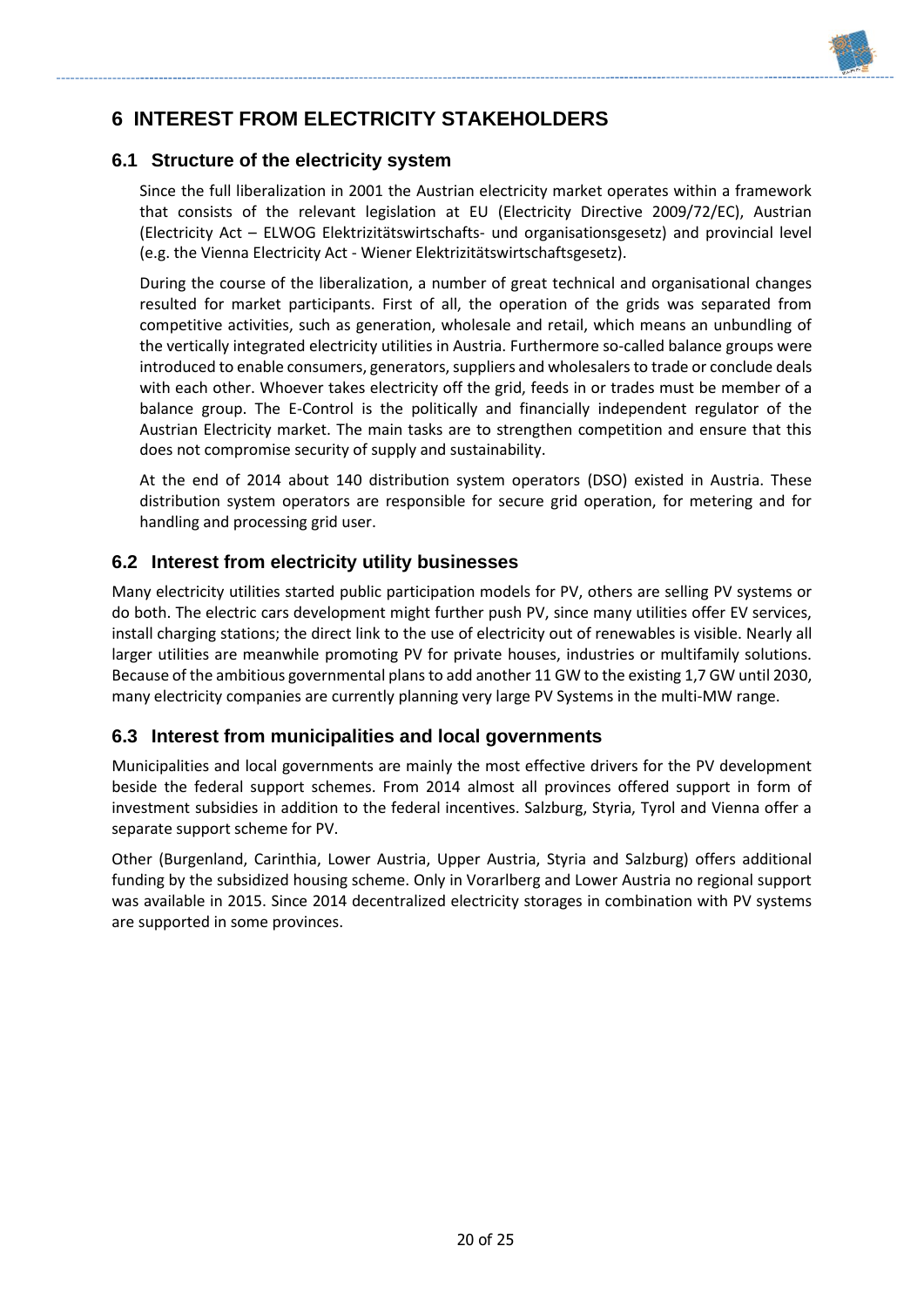

# <span id="page-21-0"></span>**7 HIGHLIGHTS AND PROSPECTS**

# <span id="page-21-1"></span>**7.1 Highlights**

Highlight in PV policy in 2019 was the concrete discussion on adding another 11 TWh PV to the electricity portfolio in Austria. Along with this fact, the way, how and which PV systems should be predominantly installed is still open. There are discussion to foster the building integration and integration on all further sealed areas - like parking slots, bridges, noise barriers etc... Competition with the food production and PV on green fields are discussed controversial, due to the limited space in Austria compared to other countries. Concerning production, a 1 GW factory for PV modules was announced (Energetica). A 2,7 MW PV system at the production site will care for an environmental friendly production.

## <span id="page-21-2"></span>**7.2 Prospects**

The goal of the Federal Government to generate 100% electricity from renewables by 2030 can only be achieved if the current expansion rates are at least quadrupled. In order for PV to cover around 15% of Austria's electricity consumption in 2030 (assuming an increase of 20% compared to 2016), annual expansion rates of around 600 rising to more than 1000 MWp annually from 2020 on, would be required.

The photovoltaic technology roadmaps of the Ministry from 2016 and 2018 outlines the fundamental development perspective of photovoltaics, which can be made possible if the framework conditions are adapted accordingly. It is no longer predominantly a question of cost that leaves the actual development behind the roadmap paths but framework conditions: The self-consumption levy or obviously reducible bureaucratic barriers such as plant permits, recalls, lack of targets for PV obligations in new construction and renovation. Another open point is the lack of opportunity to use neighbourhood solutions for own electricity optimizations. The energy community schemes starting in 2021 might ease this problem by creating larger areas for selfconsume; Funding will continue to play an important role, but simple application and processing as well as long-term predictability are a necessary prerequisite, which unfortunately hardly represents the practice.

Other easy-to-manage models of support include suspending VAT until it reaches a certain amount of installation (eg, 10 GW) or other tax breaks.

Currently, the roadmap paths are only compatible with the now official expansion OBJECTIVES, but the reality far from the necessary factor 4 to 6. The annual addition has reached a new peak with about 250 MW in 2019, however, the required jump increase is currently visible and might be reachable only by very large PV Systems. The Renewable Energy-Expansion Act, which is foreseen to replace the Green Electricity Act in 2020, will enter into force in 2021.

The technological goals of the roadmap, such as a stronger focus in Austria on building integrated photovoltaics (BIPV) are currently only at a low level continued, new applications like AGRO PV, and PV in the mobility sector (carports/parking slots/noise barriers) are in its state of infancy.